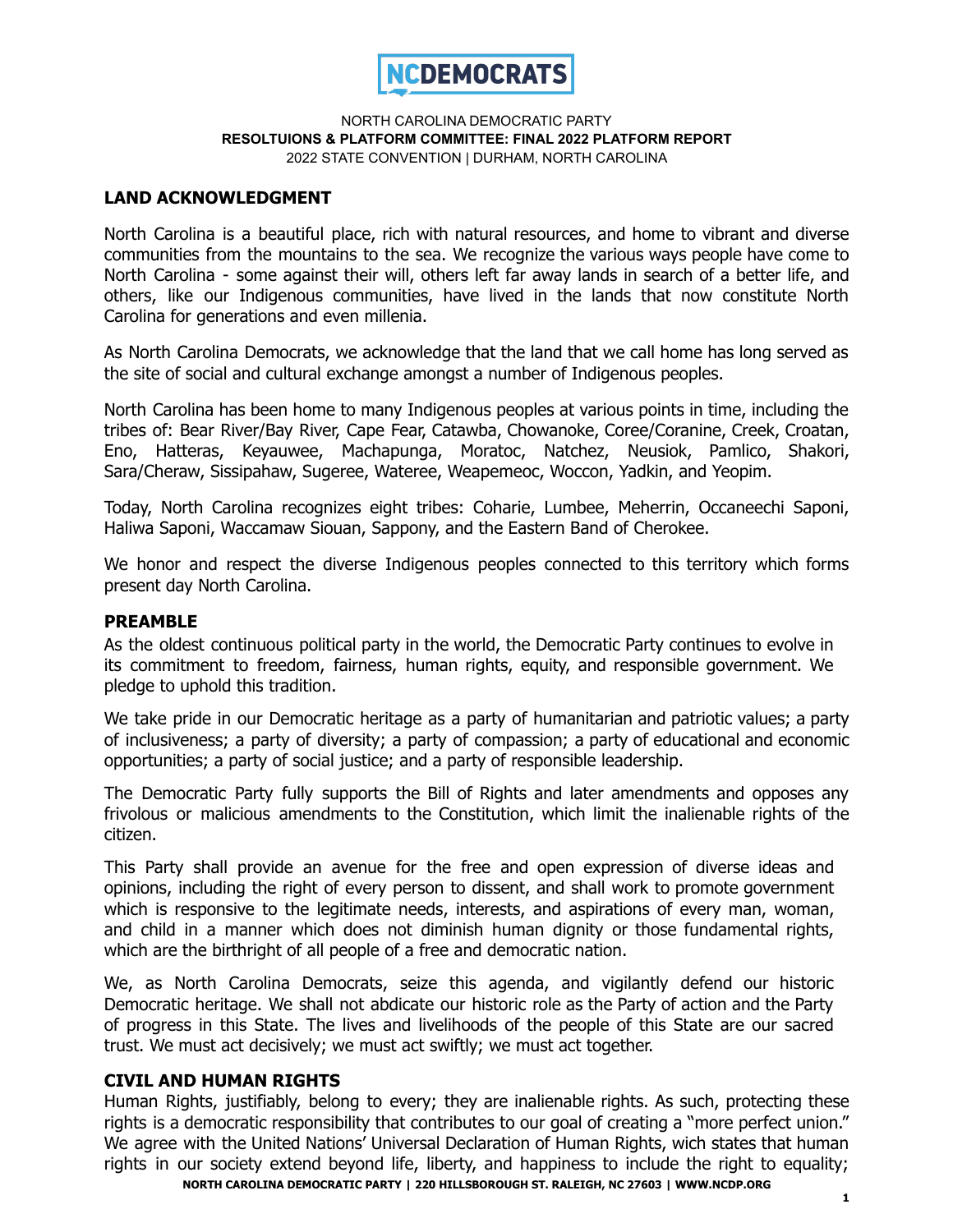

freedom from slavery, torture, and degradation, and the right to be recognized as a person before law. Therefore, public or private policies or actcs, such as lynching and/or domestic terrorism that permit the abridgement or dential of such rights to anyone or any ethnic group, on the basis of race, is anti-ethical to the American ideal of freedom for all and dismissive of the rule of law. The Democratic Party rejects systemic, institutionalized racism in any form and supports efforts to acknowledge and change laws, policies, and practices in every area or aspect of human life where this aberration exists. As such, we applaud the passage of the Emmett Till Anti-Lynching Act.

HUMAN RIGHTS: We reaffirm our commitment to the full and equal protection of the lives, liberties, rights, and properties of all citizens and residents of North Carolina. All human beings deserve the opportunity to realize their own potential. We support the provisions of the Geneva Convention, and believe any American departure from it undermines our moral standing in the world, thereby threatening our soldiers and citizens abroad. We further reject the notion that human rights should be eligible for a vote by the populace and that the removal of said rights should not be subject to the will of the people.

CIVIL RIGHTS: Racism, discrimination, hate, and bigotry are interwoven into the fabric of American society. Therefore, there is a need to continue to fight those who would take away the civil rights for which we fight so hard. As many before us devoted their lives to social change, it is our obligation to them and future generations, to demand civil rights for all people.

Further, because the United States Constitution does not prohibit discrimination on the basis of sex nor does it include language that addresses comprehensively the protection of the rights of women, we call for a renewed effort to ratify the Equal Rights Amendment, as proposed by Congress on March 22, 1972.

CIVIL LIBERTIES: We support the fundamental rights to freedom of speech, freedom of religion, freedom of association and assembly and the right not to be deprived of life, liberty, or property without due process of law. We oppose efforts to limit or eliminate these fundamental constitutional rights. We believe that all persons should have access to our courts and that our judicial system be fully funded in order to better serve the people of North Carolina.

DISCRIMINATION: We oppose discrimination of any kind - whether in employment, health care, education, retirement programs, housing, or any other area – because of age, disability, race, color, natural hairstyle, citizenship, national origin, ancestry, genetic information, ethnicity, gender, gender identity, gender expression, sexual orientation, pregnancy, healthcare status, familial status, veteran status, religious affiliation, religious clothing/hairstyle, creed, cultural or sub-cultural affiliations, or spiritual beliefs. We encourage vigorous enforcement of existing civil rights laws and a periodic re- examination of their adequacy. Furthermore, we support passage of the federal Equality Act as an amendment to the Civil Rights Act of 1964 to ban discrimination based on sexual orientation, gender identity, and sex relating to employment, housing, public education, public accommodations, and federal funding. We encourage the state of North Carolina and all towns, cities, and counties to adopt non-discrimination ordinances, resolutions or laws.

LGBTQ+ RIGHTS: We firmly support the legalization of equal marriage rights to all loving and committed partners as was granted in 2015 by the United States Supreme Court and fundamentally reject any efforts to remove these rights granted to all North Carolinians. North Carolina has denied human rights to LGBTQ+ persons with the passage of the Public Facilities Privacy and Security Act, also known as House Bill 2, and continued that discrimination through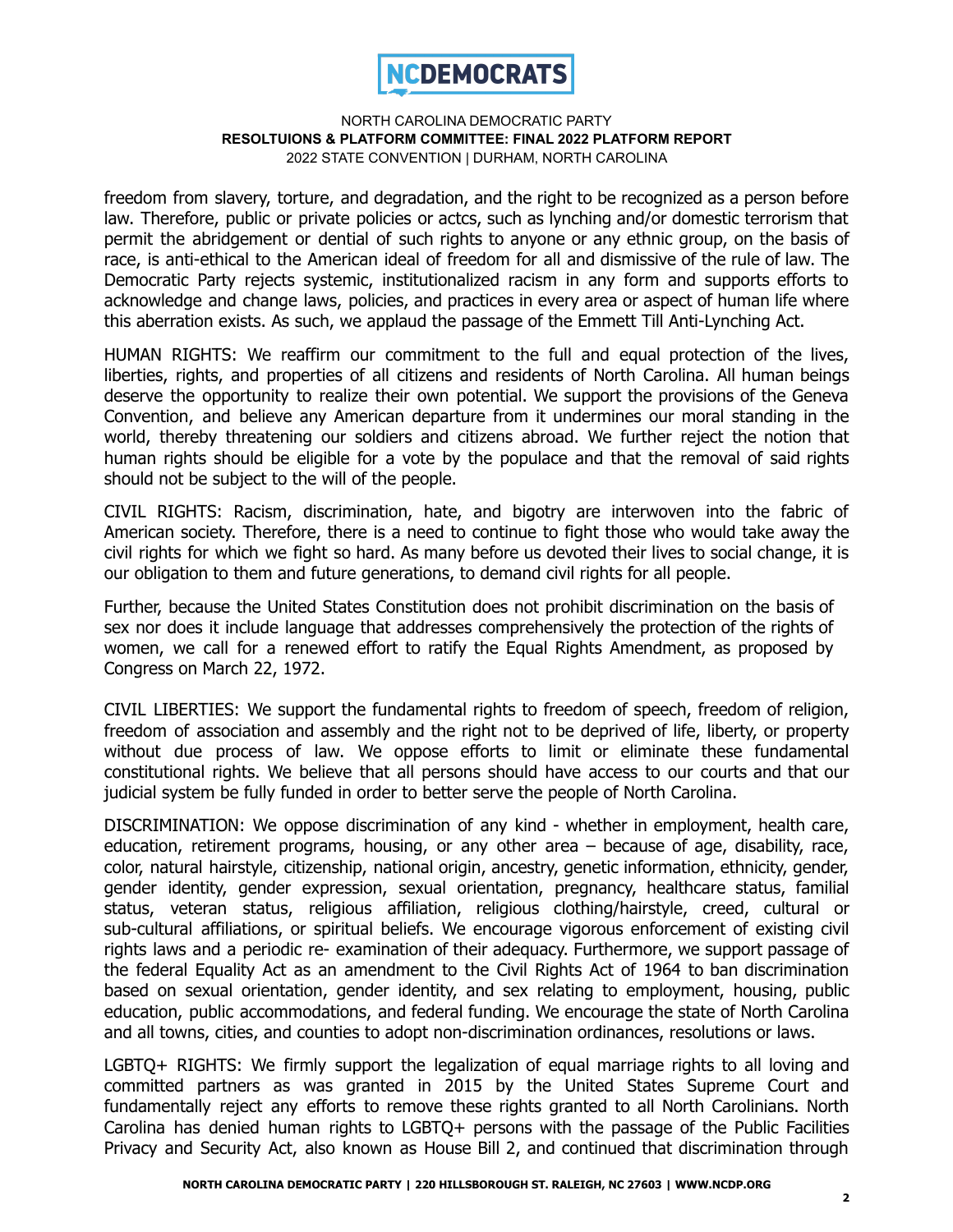

House Bill 142. The North Carolina Democratic Party demands an immediate repeal of the remainder of HB 2. Human rights are fundamental to one's sense of security and well-being, and the removal of said rights should not be subject to a vote of the people. We further support passage of legislation that eliminates questions about former names on job applications for those who have changed their names as a result of gender change or reasons of personal safety.

PRIVACY: We continue to support responsible measures to limit the amount of information gathered by governmental agencies and corporations about individuals and to prohibit the improper use of such information. Government and corporations must respect individual liberties and refrain from intruding into our private lives and interfering with our personal decisions.

# **EFFICIENT AND ETHICAL GOVERNMENT**

We believe that the mission of government is to expand opportunity - not bureaucracy - for our culturally and ethnically diverse population. Democrats have demonstrated that the government can be both responsive and responsible. We support continuing efforts to make the State government more efficient. We demand that our leaders have the highest ethical standards in theory and practice as well as providing public services to all citizens in a non-discriminatory fashion.

GOVERNMENT OFFICES AND EMPLOYMENT: We have a strong commitment to our government employees. We believe these professionals deserve fair wages and benefits comparable to those in the private sector. We support annual pay raises within the limits of fiscal responsibility. We further support efforts to increase the numbers of qualified women and minorities in all levels of government where they are under-represented. We oppose any discrimination based on race, gender, gender identity, gender expression, ethnicity, religion, veteran status, national origin, disability, age or sexual orientation in the hiring, firing or promotion of public employees. The purpose of the public retirement system is to help provide economic security in retirement. We support maintaining our sound and fiscally responsible, defined-benefit retirement system for all public employees.

LOCAL GOVERNMENT: The North Carolina General Assembly has involved itself in local issues to the point of overreach, such as, changing the structure and method of election of local governing bodies. We support the concept of counties and municipalities in their development of ordinances and policies related to employment, employee compensation, and housing, so that they may adequately address the issues facing their communities. We further believe the General Assembly should support local governments, respect their authority, and serve the voters by not passing punitive local bills aimed to curtail the power of local governments.

EXTRATERRITORIAL JURISDICTIONS (ETJs): As Democrats, we believe that ETJs can be an undemocratic tool used by municipalities as part of their zoning and planning jurisdiction. Residents who live in ETJs are subjected to municipal planning and zoning regulations, but do not have a say in the governance of the municipality. We believe that local governments should consider approaching residents for annexation or implementing a Joint Planning Area (JPA) shared between a municipality and county to ensure that the residents who live in these areas have democratic means to resolve concerns related to zoning and planning.

OPEN GOVERNMENT: We believe that the people of North Carolina are entitled to observe the workings and activities of Government as openly and easily as is possible.

RECORDS ACCESSIBILITY: We believe that the State government must be accountable to the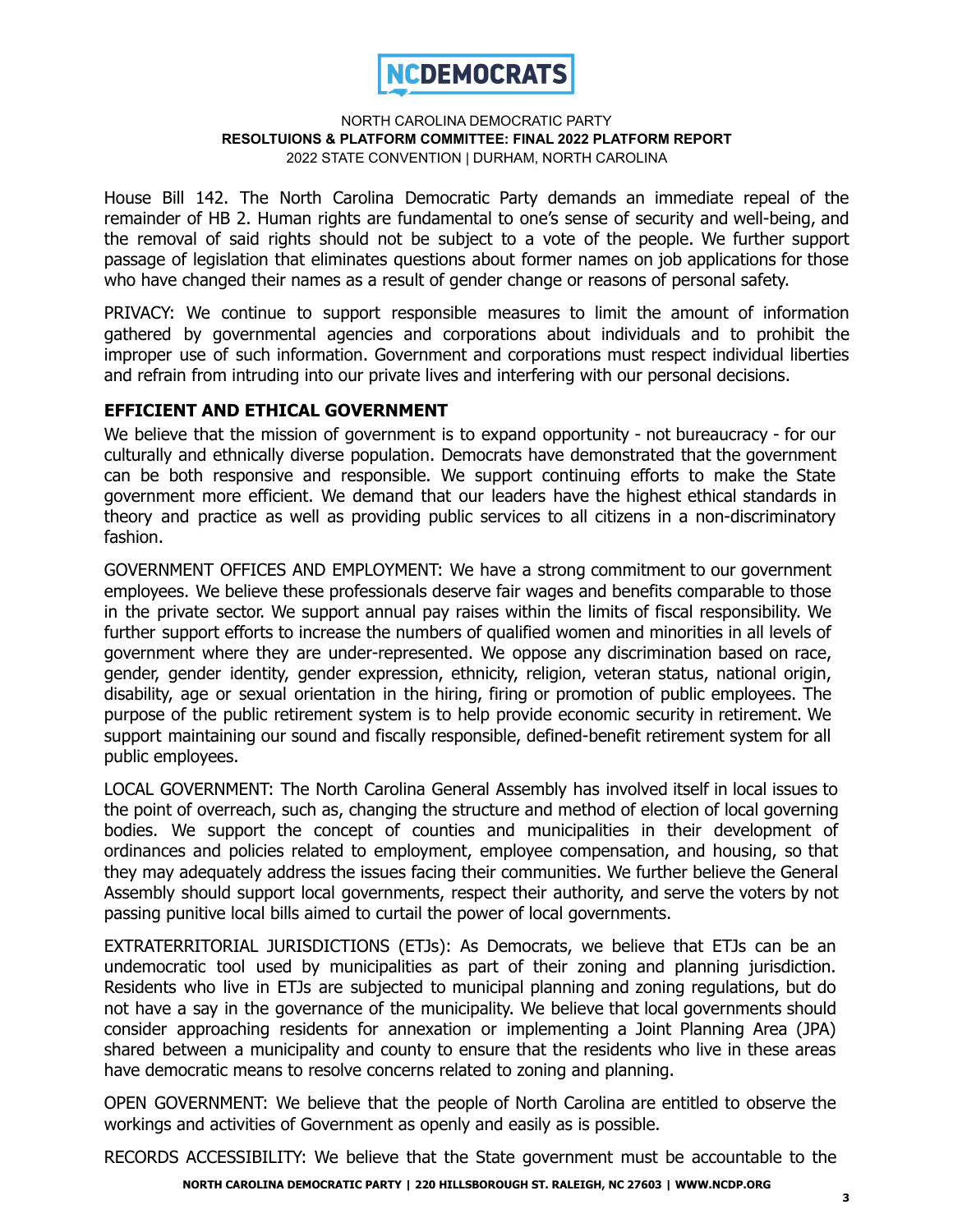

people of this great State through transparency in how government business is transacted and the release of information in a timely manner.

# **FAIR AND OPEN ELECTIONS AND A STRONG PARTY**

As the party of inclusion, we recommit ourselves to a North Carolina Democratic Party that is open to all people who dedicate themselves to the principles of the Democratic Party. We believe the principles and goals of our party are more important than personalities or primary election disagreements. We expect Democratic candidates and those who have been entrusted with public or party office to set an example of loyalty to the party, to its principles, and to all its nominees. We encourage all Democrats to unite and support the entire ticket in the General Election. We encourage Democrats to support North Carolina Democrats in every race - from local contests to both judicial elections and the top of the ticket.

We pledge to continue efforts to involve as many people as possible in Democratic Party affairs and in party decision-making, including significant outreach and inclusion of young people in order to both strengthen our party and guarantee its future. We will increase efforts to encourage historically under- represented groups, such as women and minorities, to participate in the party affairs and to seek election to public and party office.

CAMPAIGN FINANCE: We support tough campaign finance laws. The North Carolina Democratic Party will continue to support measures to reduce the cost of campaigning for public office, including the gradual introduction of a public financing option. Furthermore, we believe that corporations are an instrument of law and are not people as envisioned in the United States Constitution and that money, and thus the influence of the corporations, is not equivalent to human free speech. Since corporations can exist simultaneously in many nations and can have leadership by non-US citizens, we believe it to be unacceptable to allow foreign non-citizen entities the right and the power to influence the composition of the United States Government. We strongly support the effort to amend the United States Constitution to reclaim our democracy and clearly state that individual citizens, not corporations, are entitled to constitutional rights. We support the re-introduction of the income tax check-off fund as a way for the people to have a direct influence on our state's political system.

CAMPAIGNS: We shall vigorously fight for what we believe. Not inconsistent with that pledge is our promise to campaign honestly and fairly, with a focus on the issues of paramount concern to our communities, State, and nation.

JUDICIAL SELECTION: We advocate a non-partisan judicial selection process that focuses on experience and qualifications and enables qualified candidates for judicial positions to compete in a manner consistent with the Canons of Judicial Conduct. We further support the reinstitution of public financing for judicial elections to prevent our courts from being sold to the highest bidder by special interest groups.

We oppose retention elections for judges.

REDISTRICTING: We recognize that partisan gerrymandering has been a practice of both major parties in our state. We support a remedy to this problem through the implementation of non-partisan, independent redistricting commissions. This commission would shift power from self-interested politicians, back to the people, and allow voters to choose their representatives, rather than politicians choosing their voters. Furthermore, we believe that local governments should also have county-level non- partisan independent redistricting commissions for school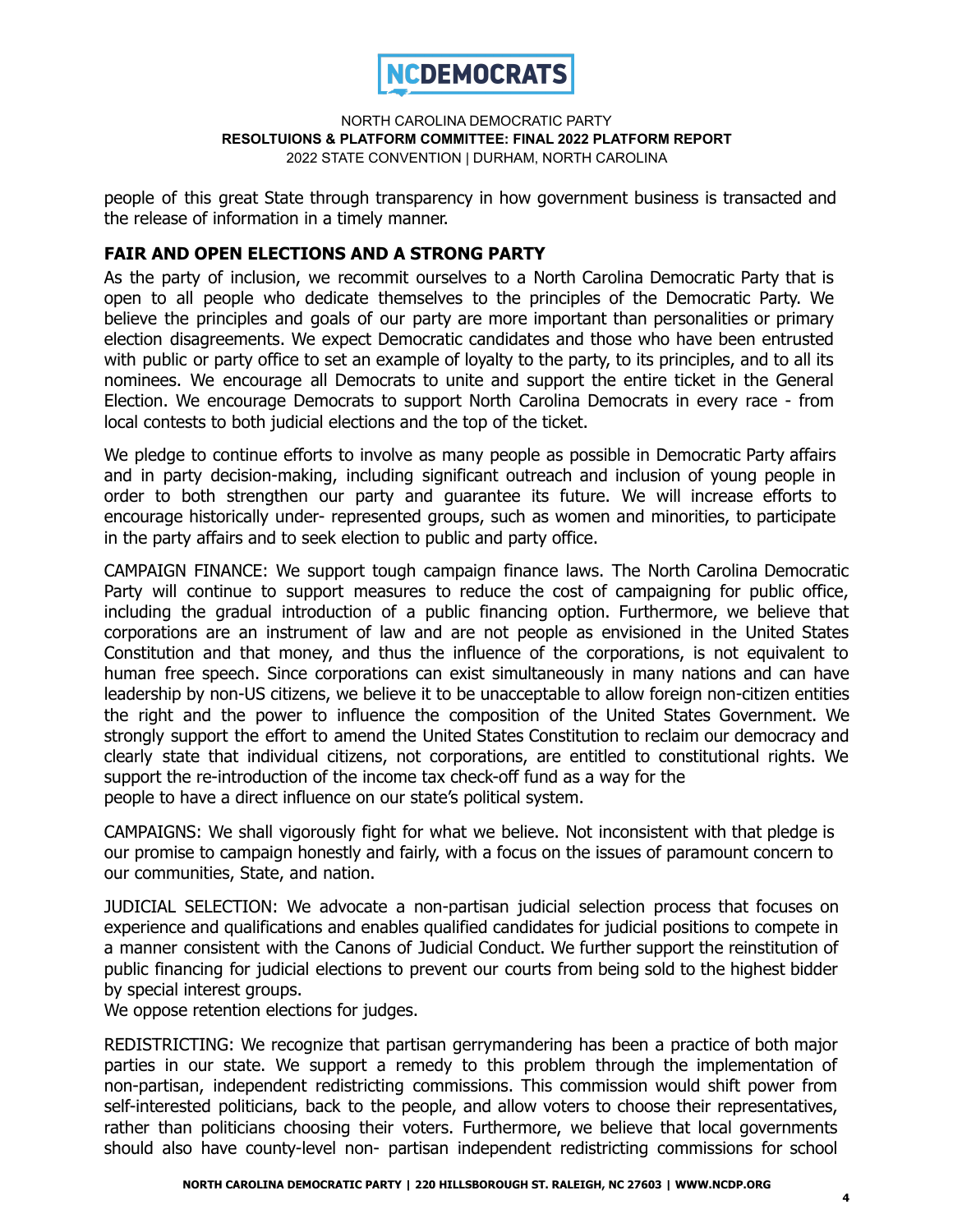

boards, municipal governing boards, and boards of county commissioners that do have voting districts.

VOTING RIGHTS: Voting rights are fundamental rights because they are protective of all other rights. We will work to fully protect and enforce the fundamental Constitutional right of every American to vote—to ensure that the Constitution's promise is fully realized. Due to the United States Supreme Court decision gutting key provisions of the Voting Rights Act we support passing federal legislation that would fix the damage to this crucial Act ny restoring Section 4 of the Voting Rights Act given that there are more than 400 bills with provisions that have been introduced in 49 states in the 2021 legislative sessions across the country. We support fully funding the Help America Vote Act and work to fulfill the promise of election reform, including fighting to end long lines at voting booths and ensuring that all registration materials, voting materials, polling places, and voting machines are truly accessible to Americans with disabilities, seniors, and Americans with limited English proficiency. We will ensure that absentee ballots are accessible and accurately counted. We will vigorously enforce our existing voting rights laws instead of making them tools of partisan political agendas, and we oppose discriminatory laws that require photo identification in order to vote or register to vote, shorten the early voting period, or eliminate out of precinct voting. We oppose tactics that purge eligible voters from voter rolls. We are committed to passing the Count Every Vote Act. Finally, we will enact legislation that establishes harsh penalties for those who engage in voter intimidation and creates a process for providing accurate information to misinformed voters so they can cast their votes in time.

We will continue to advocate measures to make voter registration and voting easier and more accessible, particularly for students, seniors, the infirm, and those who are unable to register during business hours by establishing universal, automatic voter registration in North Carolina and across the country. We support increased funding to educate voters about legal alternatives to voting early instead of waiting until Election Day and to improve the speed and convenience of Election Day voting, including expanding the early voting period to twenty days with the inclusion of evening and Sunday voting.

Election officials have become the target by persons intent on undermining our electoral process. We strongly denounce any intimidation of election officials by outside agitators.

Election officials shall immediately inform all individuals denied their ability to vote of their right to cast a provisional ballot. We vigorously support efforts to ensure the right to vote for all citizens without discrimination or intimidation. We also encourage efforts to increase the turnout of North Carolina's voting-age population. We strongly support voting equipment, machines, mechanisms, and procedures that create and preserve an accurate, auditable paper documentation of all votes cast.

January 6th Insurrection: We strongly denounce the insidious treasonous insurrection of January 6, 2021 to subvert the certification of the 2020 Presidential election. We strongly support the work of the January 6th Committee in their intent to discover the coordinated efforts that would have defiled American democracy. Furthermore, we condemn those who seek to undermine our electoral system.

### **PAYING FOR PROGRESS**

Government services are not free. We believe that all taxes - especially those that fall hardest on middle- class and poor families - should be kept as low as possible, consistent with the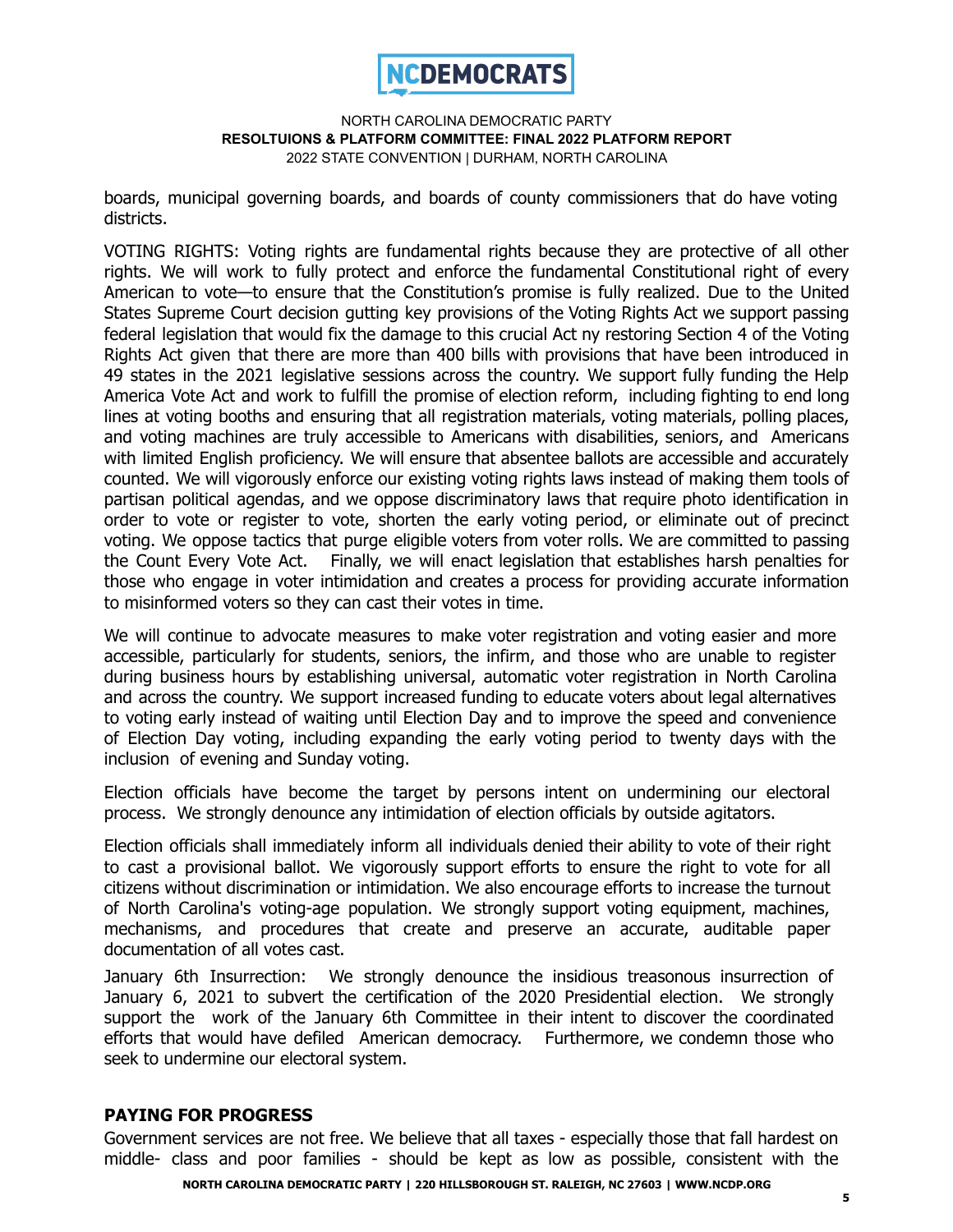

maintenance of an appropriate level of government services. The use of a progressive tax system is the only way to pay fairly for the government services needed to build a solid foundation for our future economic security. We oppose reliance on regressive taxes, which unfairly burden the poor and the middle class. We believe that any future changes in the tax laws should increase the progressivity of our tax system.

We support the wise use of tax monies without waste or extravagance. We support the introduction of increased efficiencies in all areas of government to hold down the tax burden on the people of our State. We are proud of the long history of efficient government and public investments in infrastructure that Democratic leaders have historically provided in North Carolina.

# **CHILDREN AND FAMILIES**

Our future as a state and nation depends upon strong families from all walks of life – for the religious faiths they follow, the ethics they practice, the values they instill, the pride they take in the work, and the families they build. We Democrats strongly support all families and policies that strengthen them.

Democrats pledge our steadfast commitment to improving the well-being of children and families. These efforts include measures to provide solid education and economic opportunities, to prevent unwanted pregnancy, infant mortality, which disproportionately affects communities of color and domestic violence; to create and sustain a safe, nurturing and stable childcare system accessible to more families; to encourage adoption and foster child programs. We support initiatives to improve youth advocacy in our courts and in our communities, including the School Justice Partnership championed by Chief Justice Beasley and Governor Roy Cooper.

Social Security is an earned benefit for our families, particularly dependent children, widows, widowers, retirees, seniors, and the disabled. This program should never be compromised. We oppose privatization and the diversion of Social Security funds for any other purposes.

We support the restoration of the NC Child and Dependent Care Tax Credit. We also support the full restoration of federal hunger programs and oppose federal block grants that limit funding and allow states to divert funds to other programs.

### **CONSUMER PROTECTION**

The North Carolina Democratic Party urges government agencies to continue their efforts to protect consumers and to promote confidence in a fair marketplace that is free from price fixing, price gouging, unfair restraints of trade, deception, fraud, and other abuses that undermine the free enterprise system.

INSURANCE RATES: We oppose discrimination in either rates or access with regards to all forms of insurance. We stand for the guarantees that affordable insurance will be widely available, while respecting claimants' rights to fair compensation for injury and loss.

LENDING: We encourage banks, savings and loans, and other financial service institutions to maintain high quality service at a reasonable cost for all consumers. We oppose predatory lending practices.

PRE-EMPTION: We support State efforts to fight against any federal preemption of laws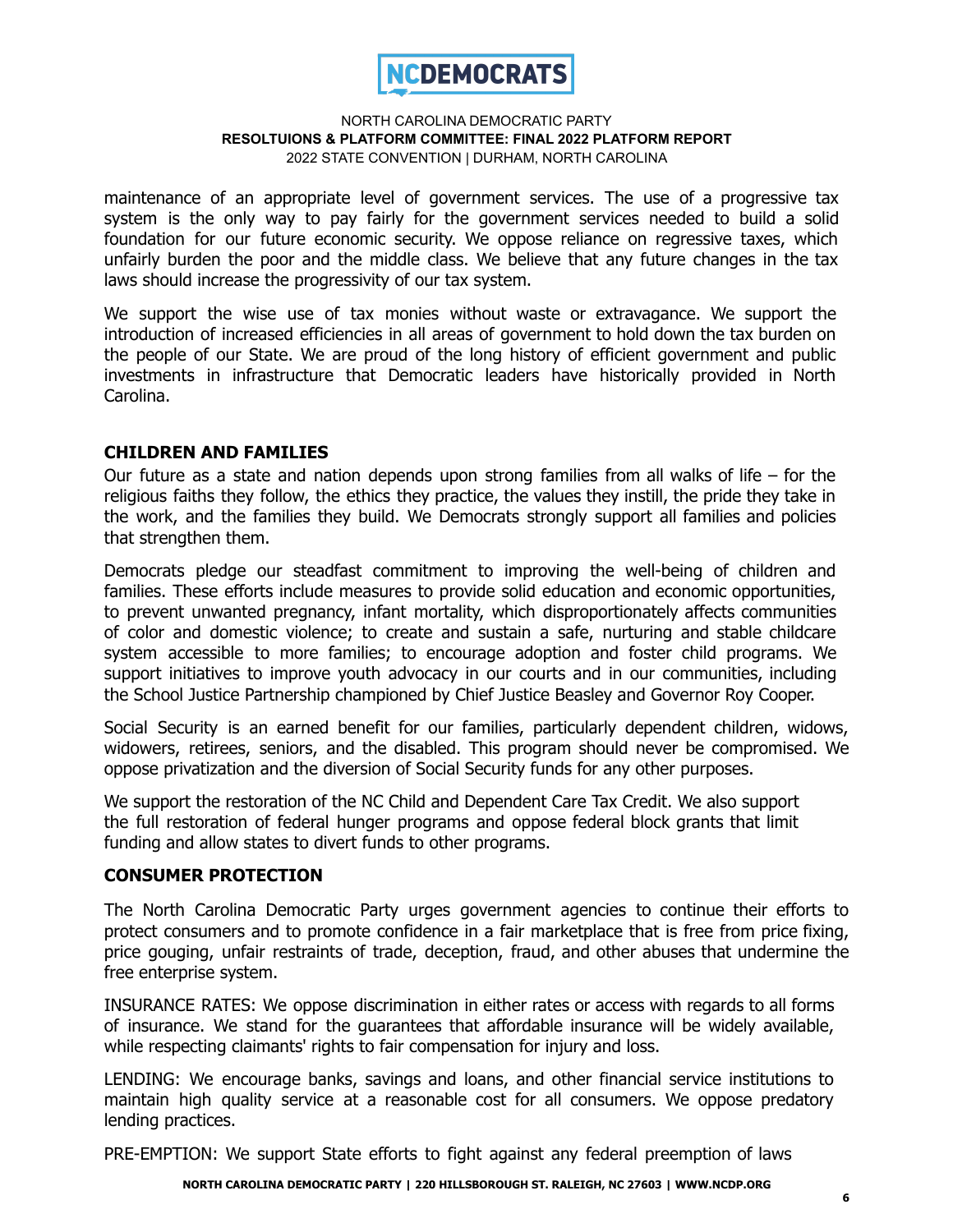

enacted to protect North Carolina consumers.

SECURITIES REGULATION: We believe North Carolinians should be able to have confidence in the safety of their securities investments. The investing public should be protected from securities fraud. Democrats believe in fair business practices with full and honest public disclosure for stockholders, enforced by government regulations.

BANKS: We strongly oppose abuses in the banking industry, including: Irresponsible speculation with depositors funds; unavailability of services to economically deprived people; structural racism, including red lining for loans to communities of color to increase rates or deny loans altogether; and difficulty for small businesses and small farms to obtain loans. We support strong banking regulations including,

breaking up banks that are "too large to fail," we also support credit unions and the creation of a public

banking option.

INTERNET: We support efforts to ensure internet security and citizens digital privacy rights. We support the restoration of net neutrality.

BENEFIT CORPORATIONS: We support laws allowing the establishment of benefit corporations as an additional choice to the corporate structure in North Carolina, with the understanding benefit corporations are designed to have a positive impact on society, workers, the community and the environment and that the goals they establish in these areas are in the best interest of the self-proclaimed benefit corporation and not just corporate profits.

# **ECONOMIC AND COMMUNITY DEVELOPMENT**

The health of our State and of our nation depends on sustainable balanced growth. We believe that economic growth expands opportunity for everyone. The free market, regulated in the public interest, along with public initiatives, is the best engine of general prosperity. The federal government makes economic growth and prosperity achievable for all. We also recognize that excellence in public education - including public schools, vocational training, community colleges and universities - is the cornerstone of a successful economic development effort.

GLOBAL ECONOMY: We support trade practices and economic policies that enable our workers and the businesses that employ them to compete effectively and fairly in the world market, without injury by our own federal trade policies. We oppose the indiscriminate use of tariffs that raise the cost of living and create economic uncertainty.

WORKFORCE DEVELOPMENT: Democrats believe in protecting our State's workforce and encouraging assistance for workers, job creation, new investment in areas most severely affected by economic decline, and leveling the trade playing field for North Carolina industries.

ECONOMIC DEVELOPMENT: We believe North Carolina must continue to attract and foster both new and traditional industries while encouraging growth from within the State. We support restoring film industry incentives. We support attracting new green energy businesses. We support continued efforts to provide a skilled and educated workforce, a solid infrastructure, a competitive business climate, and a quality of life that attracts and creates good new jobs to provide a higher standard of living for all North Carolinians

– especially in our low-wealth communities. We believe in a balanced approach to offering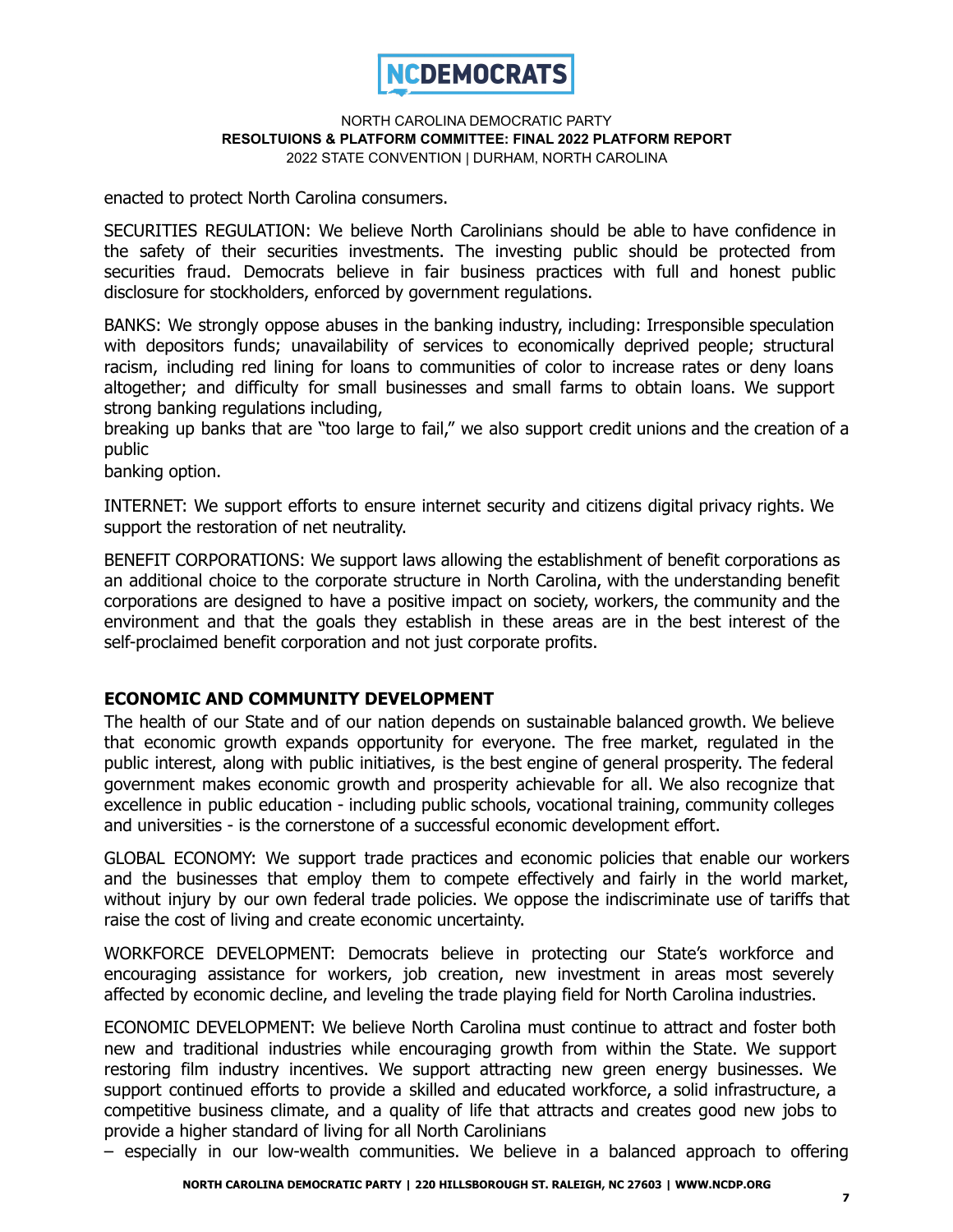

incentives to grow local businesses and to attract new business. We believe that economic incentives should result in a real net benefit for North Carolina citizens.

NATURAL RESOURCES: We recognize that the wise stewardship of our natural resources is essential for our continued economic growth. For example, tourism, one of the State's largest growing industries, depends upon the presence of clean and maintained beaches, unspoiled forests, and clean rivers and lakes.

SMALL AND LOCAL BUSINESS: We believe innovation and risk-taking in the pursuit of excellence should be rewarded. We believe that small and local business development in North Carolina is the best use of tax breaks and other support programs because they are the backbone of our economy. We support initiatives to promote businesses owned by women of color, including equitable access to capital and business contracts.

INFRASTRUCTURE: We support increased investment in repairing North Carolina's crumbling infrastructure, this should include green infrastructure, such as smart grids. We support infrastructure for climate change and disaster preparedness. We support regional cooperation between counties and municipalities to address important and critical needs for stormwater management, reuse water, potable water, and sanitary sewer.

EXPANDED BROADBAND: We support statewide, county, and municipal initiatives for equitable and affordable access to broadband in North Carolina regardless of zip code. We support changing the current state law in order to bring broadband to underserved areas and address the issues with the "last mile" In addition we consider broadband to be a utility and should be broadly available to all communities across North Carolina like electricity.

# **ECONOMIC AND FINANCIAL SECURITY**

We believe the government must provide a safety net covering the basic human needs of all citizens and should work to enrich their quality of life. To fulfill this responsibility, all persons should have the opportunity to develop their talents and abilities. We believe that every North Carolinian should have adequate food, clothing, shelter, health care, and work. We believe that all people have a right to live, and that we, as a society, have a responsibility to help those persons in need: distressed families, the unemployed, the underemployed, the homeless, the formerly and currently incarcerated, persons with disabilities, and those with mental health diagnoses and substance use disorders. We must eliminate food deserts and food insecurity. We must eradicate hunger.

FINANCIAL LITERACY: We believe that all families deserve the opportunity to learn the skills needed to manage their resources and credit prudently and to save and invest for life goals of home ownership, providing for the education of children, and securing a financially strong retirement.

RETIREMENT AND SOCIAL SECURITY: We reiterate our commitment to secure a healthy retirement. Individuals, employers, and the government must all play a role. We support measures to preserve and protect existing public and private pension plans. In the 21st century, Americans also need better ways to save for retirement. We support the automatic enrollment of every worker in a workplace pension plan that can be carried from job to job and support the matching of savings for working families. We reject proposals that would cut Social Security; we believe that it is indispensable. We will fulfill our obligation to strengthen Social Security and to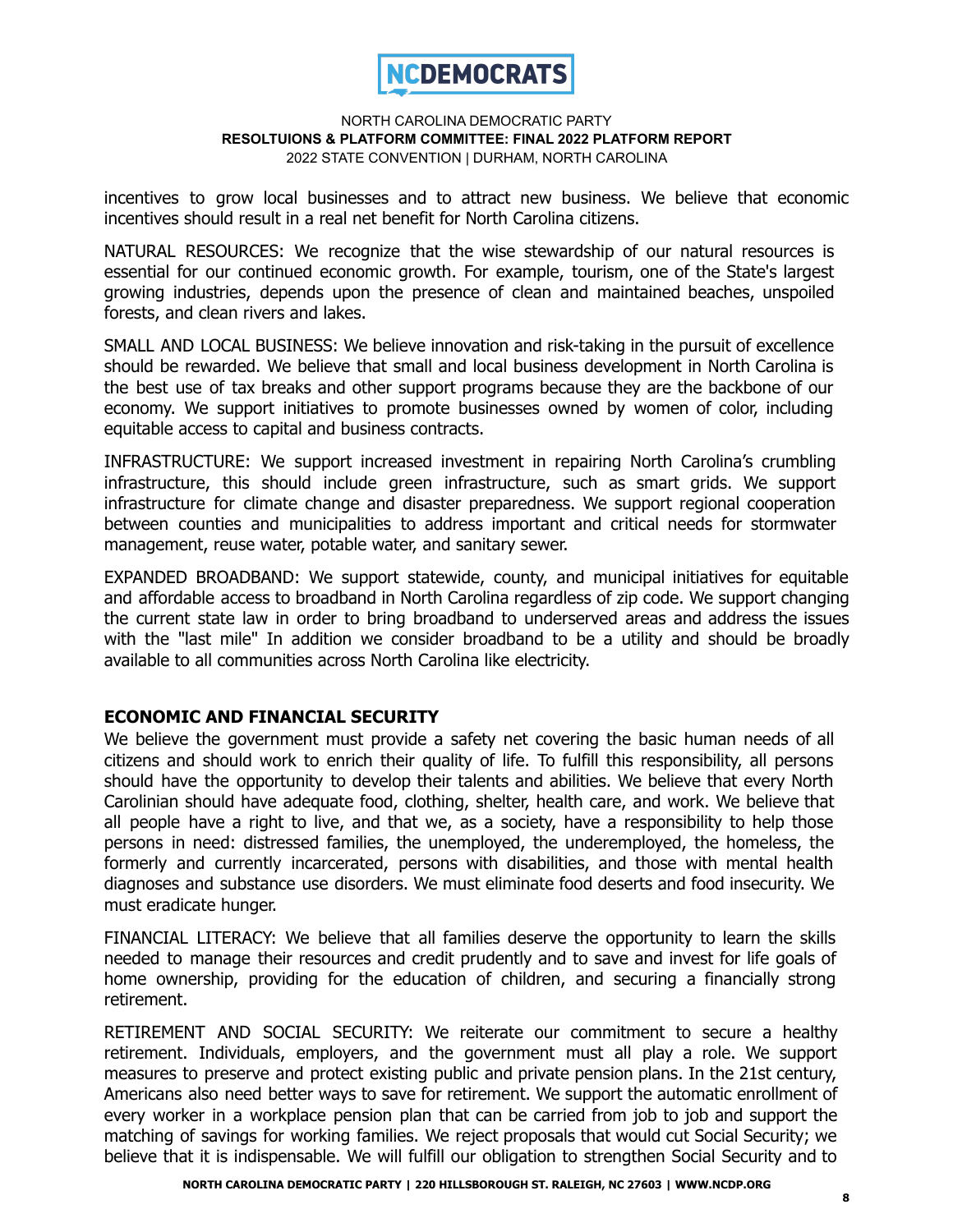

make sure that it provides guaranteed benefits Americans can count on, now and in future generations. We believe that the cap on payroll taxes should be eliminated. We firmly oppose the privatization of Social Security, and any and all efforts that may lead to privatization.

Pensions: We believe self-interested CEOs and corporate raiders should not be able to line their own

pockets after looting from workers' pensions and the communities where those workers live. We believe all employees who have company pensions receive annual disclosures about their pension fund's investments, including full details about which projects have been invested in, the performance of those investments and appropriate details about probable future investments strategies. We also will support reform of corporate bankruptcy laws so that workers' retirements are a priority for funding and workers are not left with worthless IOU's after years of service.

Federal Taxes: Finally, we support eliminating all federal income taxes for seniors making less than \$50,000 per year. Lower- and middle-income seniors already must worry about high health care and uncertain energy costs; they should not have to worry about tax burdens as well.

JOBS: We believe that all North Carolinians deserve rewarding jobs through which they can support themselves and their families. We believe that business, government, educational institutions and employees should work together as partners to ensure high paying, rewarding jobs for our people.

# **AFFORDABLE AND WORKFORCE HOUSING**

We believe in affordable housing, including the dream of homeowners, for all people of North Carolina, regardless of economic status, race, ethnicity, age, gender, gender identity or expression, sexual orientation, familial status, or veteran status. We support incentives for the construction of apartments and houses that accommodate our diverse population and combat against gentrification. We support housing cooperatives and subsidized housing that allows people with lower incomes to live side by side with people with higher incomes. We oppose discriminatory practices by income and race, such as red lining. As Democrats, we also believe that counties and municipalities should be granted flexibility by the North Carolina General Assembly to combat these issues.

# **LABOR AND EMPLOYMENT**

The North Carolina Democratic Party is the party of North Carolina's working people. We understand that meaningful employment at a living wage is critical to the personal security and self-esteem of the people of our State. We believe that economic growth is fully consistent with fair employment practices, fair wages, and a safe, clean, and healthy workplace. To that end, we support the rights of public and private workers to engage in collective bargaining. We are confident that investments in the training and retraining of workers in view of our changing State, national, and world economies bring about a high level of economic growth.

CHILDCARE: We support public, high-quality, universal childcare services for all. We support the removal of obstacles to alternative work opportunities such as part-time, shared-time, and flexible-time work schedules.

EQUALITY IN THE WORKPLACE: We support equal access to employment opportunities for all and are committed to equal pay for equal work. We believe that all workers should be paid fairly **NORTH CAROLINA DEMOCRATIC PARTY | 220 HILLSBOROUGH ST. RALEIGH, NC 27603 | WWW.NCDP.ORG**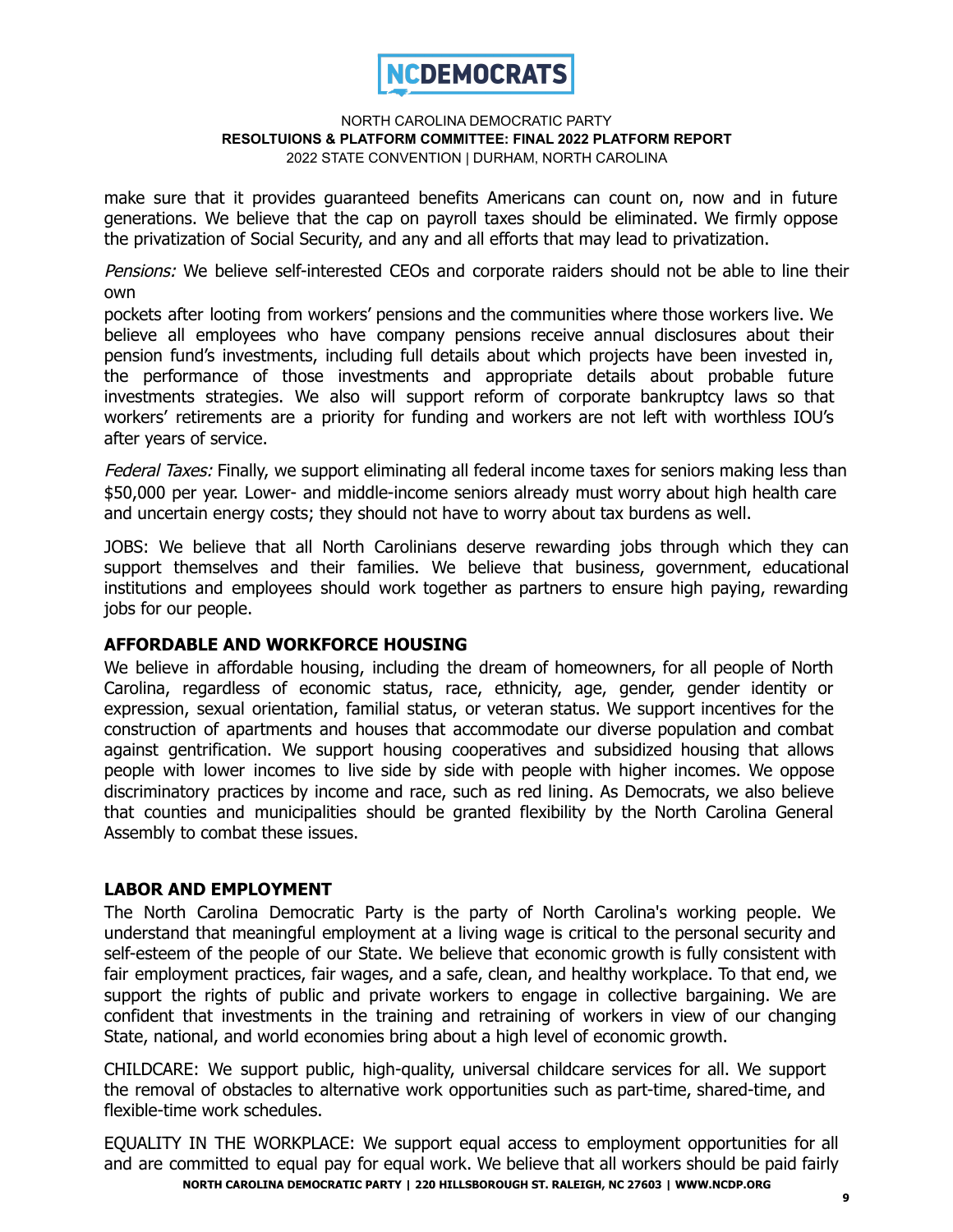

for the actual number of hours that they work without fear of having their time, effort, or wages stolen by their employers. We believe the Department of Labor should be a partner in these endeavors and that we can only achieve such proactive measures with a Democratic Commissioner of Labor.

FAMILY AND MEDICAL LEAVE: We believe that employees should be guaranteed at least 12 weeks of fully paid family medical leave without any loss of work standing.

JOB SAFETY/ILLNESS AND INJURY: We demand strict enforcement of workplace safety standards and the routine inspection of North Carolina workplaces in order to ensure adequate protection for all workers. We support just compensation and adequate care for the victims of occupational diseases and work-related injuries. We particularly support efforts to reduce and eliminate the risk of long-term injury resulting from repetitive job-related activities. The Department of Labor should be an advocate for legislation that promotes safety in the workplace. Safety is a vital component of a productive, profitable workplace.

JOB TRAINING: We strongly support the expansion of apprenticeship and on-the-job training programs to help our young people and displaced workers to develop marketable job skills. We believe that special care should be taken to expand job opportunities for the disabled. We believe that job training should be the policy of the North Carolina government and the Commissioner of Labor should advocate for job training and use official resources to achieve such.

LIVING WAGE: We support a living wage to ensure that all workers (including tipped employees) can adequately provide for their own wellbeing and that of their families. We support a minimum wage of

at least \$15/hour indexed to inflation. We oppose wage discrimination in all forms including by the payment of subminimum wages. We support legislation outlawing requiring wage history on job applications.

MIGRANT WORKERS: We support sanitary living conditions, adequate health care, educational opportunities, and safe working conditions for migrant workers and their families. All workers in North Carolina, regardless of immigration status, have the right to a living wage, timely payment for services, and safe working and housing conditions.

NON-DISCRIMINATORY EMPLOYMENT PRACTICES: We support access to employment without discrimination of any kind, including efforts to "ban the box" so that job applicants have a chance at employment opportunities to provide for themselves and their families. We support vigorous enforcement of existing anti-discrimination laws to ensure that all persons have access to good jobs at fair wages and benefits.

RIGHT-TO-KNOW LAWS: We believe that workers have a right to know whether they are at risk of exposure to hazardous conditions and materials and to the steps that they can take to protect themselves from harmful contact with any such health hazards. We believe that employers have the responsibility to inform and address such health hazards in the working environment.

UNIONS: We support the right of working people to organize and join unions - including labor, professional, and civil employees, and to collectively bargain for wages and working conditions without any unfair interference or threats from employers. We support legislation to protect and strengthen the ability of unions to organize, protect their members health and welfare, and bargain on an equal footing with employers. We oppose the so-called "Right to Work" laws **NORTH CAROLINA DEMOCRATIC PARTY | 220 HILLSBOROUGH ST. RALEIGH, NC 27603 | WWW.NCDP.ORG**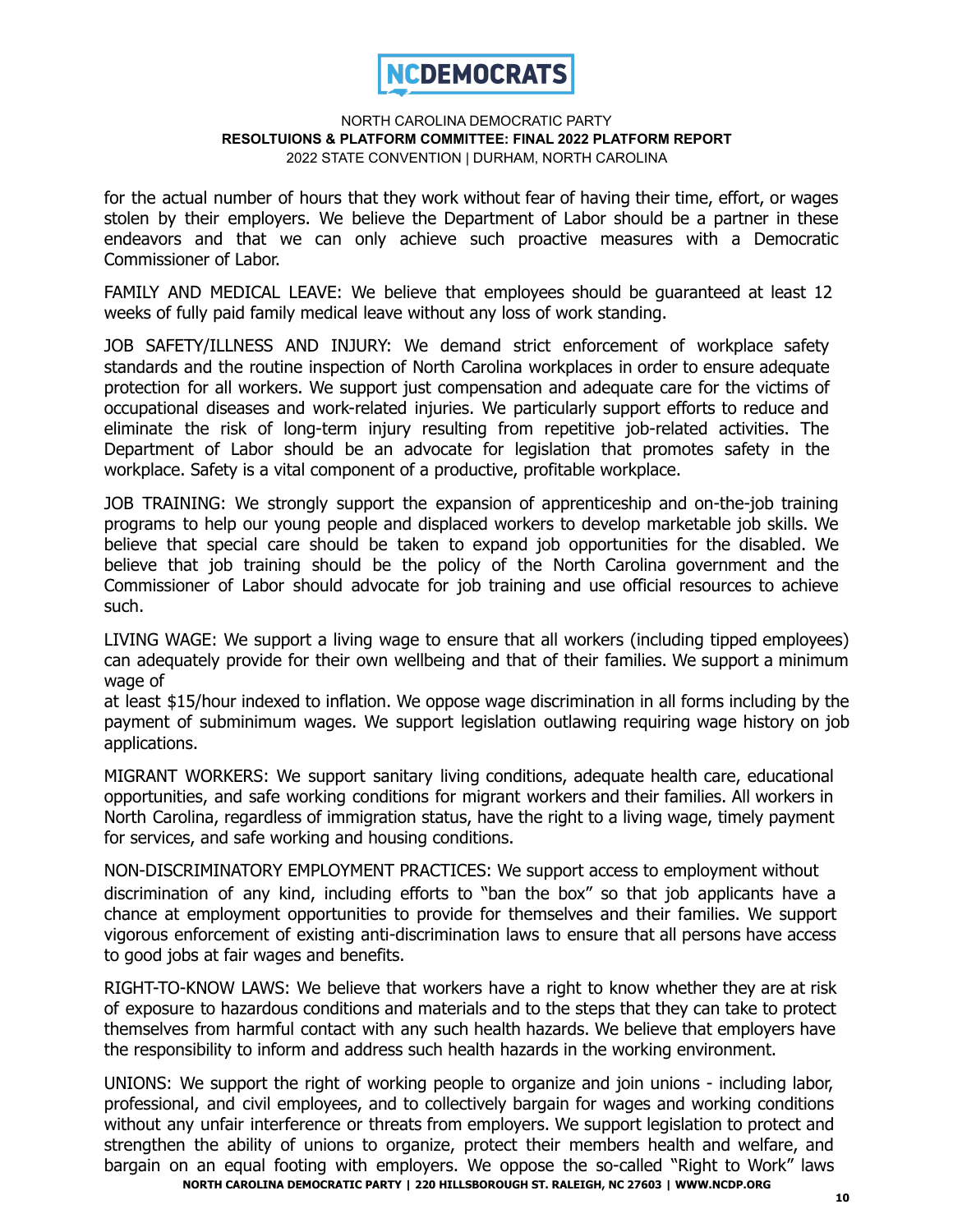

intended to weaken unions and deprive working people of their rights.

UNEMPLOYMENT BENEFITS: We support the reinstatement of full unemployment insurance benefits in North Carolina.

VERIFICATION OF INCOME (VIE): We support the NC Division of Employment Security participating in a verification of income and employment program and/or ultimately something similar in order to provide an alternative platform and pathway for North Carolina residents to obtain access to fair and reasonable credit terms.

ECONOMIC EQUALITY AND JUSTICE: We believe that workers have the right to realize the benefits of their labor. We believe that excess profits should not be funneled back to shareholders without regard to the investment and efforts of the employees. We support legislation which will further economic justice for all workers and restrain corporate practices that are economically harmful.

WORKER COOPERATIVES/COLLECTIVES: We support greater worker control over their employment environments. We support worker representation on corporate boards. We support worker ownership of businesses where possible. We support alternatives to traditional top-down corporate structures. Additionally, we support greater education and public investment in such worker-empowered structures.

# **SENIORS**

We believe that seniors should enjoy independence and economic security in recognition of their many contributions to society.

ASSISTED LIVING AND CARE: We support continued efforts to strengthen training programs for those who work in the field of aging. We support expanded, accessible transportation and affordable educational and leisure opportunities for older adults. We support a background check and psychological testing for all employees with direct care responsibilities for seniors.

HEALTH CARE/PRESCRIPTION DRUGS: We strongly oppose privatization of Medicare. We believe any changes in Medicare should focus on health care cost containment to diminish the ever-increasing out-of- pocket medical costs that have risen at rates significantly higher than the rate of inflation. Seniors should be assured both quality and choice of health care providers. Seniors should be protected against arbitrary health care cancellation. We support economical, accessible prescription drug coverage for our seniors.

INCOME: We support efforts to raise incomes of seniors and all other persons above the poverty level through an expansion of Social Security to allow them to live in dignity, safety, and security. We support fairness in economic benefit programs for all senior North Carolinians. We support an increase in the homestead exemption from property taxation for the elderly. We oppose predatory financial practices targeted at seniors.

SENIORS AND FAMILIES: We support efforts to keep families together through safe, affordable adult day care, health care, counseling, job retraining, training to establish small businesses, nutritional assistance, and other means of making life more pleasant for seniors. We pledge to support every reasonable effort to assure that families will not be financially impoverished because of exorbitant housing and health care costs. We Democrats continue our commitment to the Homestead Act.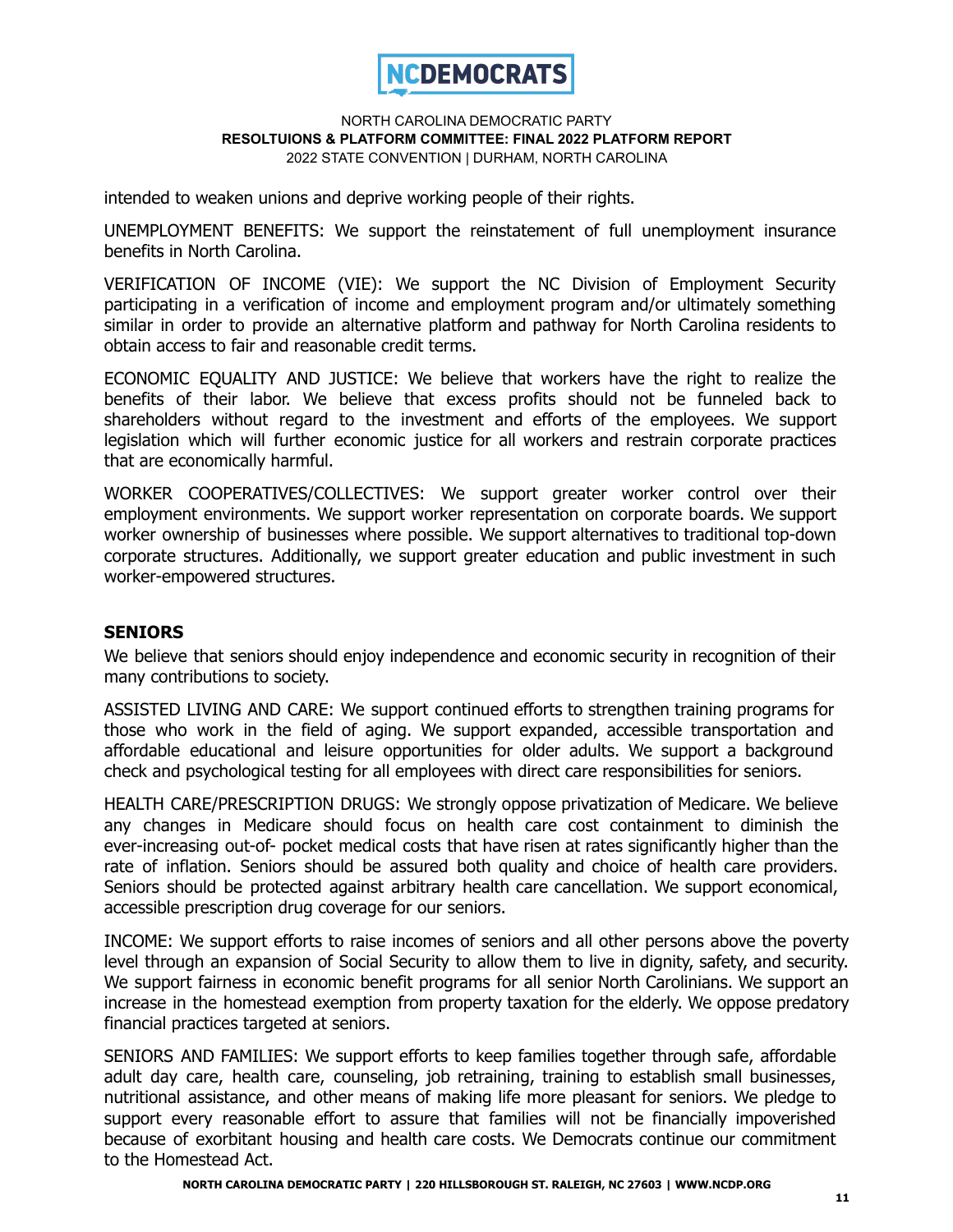

SOCIAL SECURITY: We believe Social Security is a contract that must not be compromised. We oppose privatization and the diversion of Social Security funds for other purposes. We condemn massive federal budget deficits, which force the government to borrow from the Social Security Trust Fund.

# **AGRICULTURE, HORTICULTURE, FORESTRY, AND AQUACULTURE**

Farming is important to all North Carolinians, and we respect the contributions made by farmers and agribusiness to our economy and our way of life. A sound farm economy supports rural economic development, provides thousands of jobs on and off the farm, and provides food and products for all of us, including multi-purpose crops such as hemp. We support efforts that will aid our farmers in adjusting to social, economic and environmental challenges in a manner that allows them to increase efficiency, productivity, and profitability. We categorically oppose tariffs that directly or indirectly affect the agricultural community in the state.

Growing, harvesting, selling, processing and transporting agricultural goods and products have been a way of life for North Carolinians for generations. We pledge our support for increased agricultural research and education, and expanded government efforts to develop regional, statewide, and international markets for all our farm and forest products. We also support environmentally safe and economically viable means of animal waste disposal and encourage cooperation to prevent the conversion of prime farmland to non-farming uses. We believe the values of the small family farm are what make North Carolina great.

Water equals life and prosperity. North Carolinians have also relied on our state's abundant waters as a means of livelihood for generations. Realizing the economic and cultural impact, which this industry has, we will strive to preserve and promote the jobs which aquaculture and maritime businesses provide to the citizens of our state.

# **SUBSTANCE USE DISORDERS**

Addiction and substance use disorders are diseases and not moral failures. The North Carolina General Assembly should include a multi-pronged approach that focuses on community education, prevention, treatment and recovery, with greater access to treatment and reduced wait times to programs.

Substance use disorders affect North Carolinians from all geographic areas of the state and include all socioeconomic classes. We also demand greater support for recovery support services, as recovery does not end upon discharge from treatment; it is a lifetime endeavor. We support treatment for mental health and substance use disorders instead of contributing to the prison industrial complex. We urge that North Carolina continue to monitor the use and implementation of the Good Samaritan laws and support the over-the-counter access to the lifesaving drug Naloxone. We support an end to the ill-conceived "War on Drugs", and we will hold accountable the companies that have contributed to the opioid crisis.

# **ENVIRONMENT**

We will protect our air, water, soil, forests, wetlands, watersheds, barrier islands, and ridgetops. We promote the research and implementation of alternative, sustainable, and renewable energy solutions. By preserving our natural resources, we are preserving our quality of life, our economic growth, and our health. The Democratic Party has consistently supported serious and effective measures to protect our environment and natural resources. We must take steps to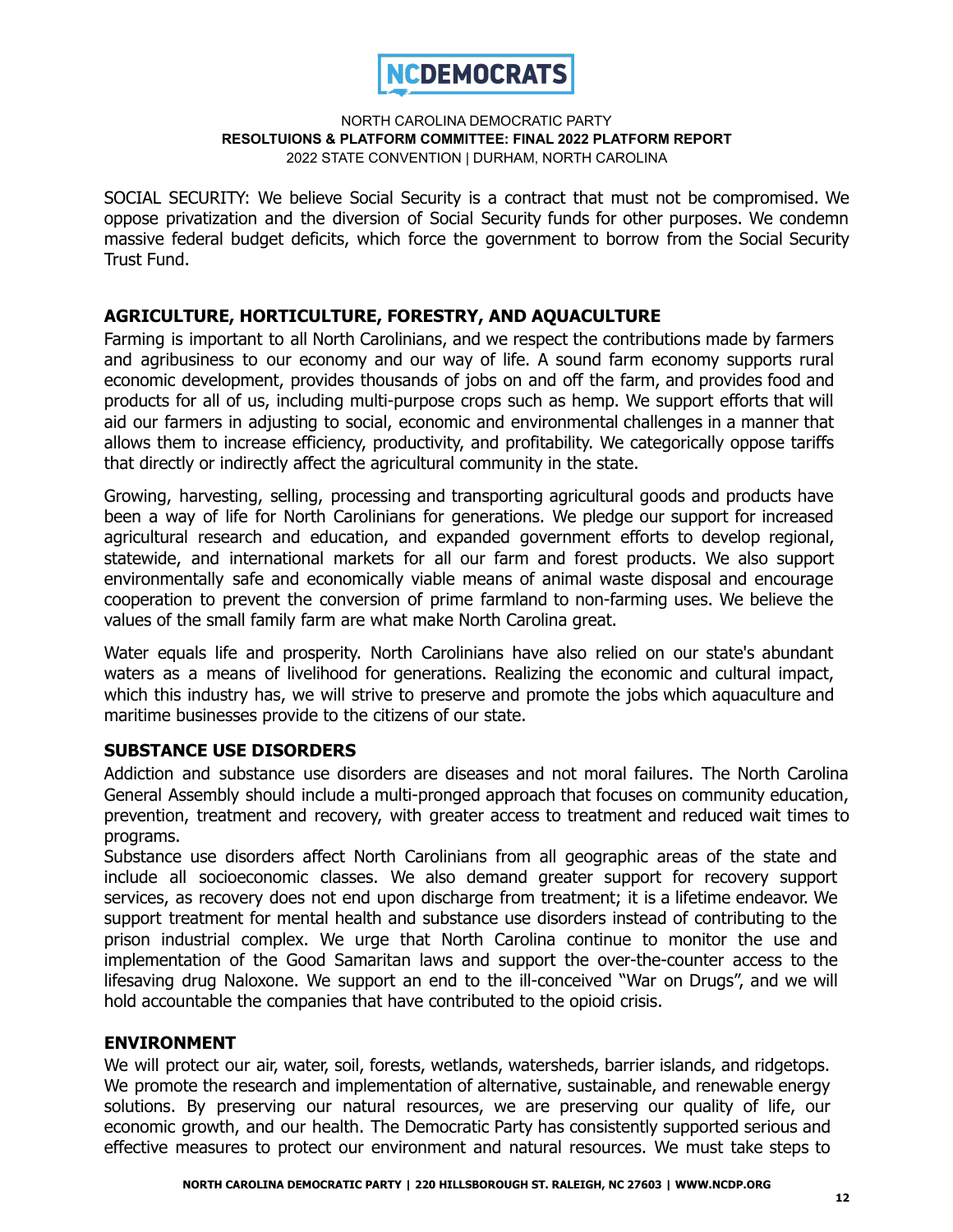

reduce global warming and combat climate change.

AIR, SOIL AND WATER: We support tax incentives and other benefits that encourage the use of alternative means of disposal of chemicals and waste by-products into the atmosphere, soil, and waters. We oppose initiatives to dilute water and air quality safeguard standards, most especially in Republican initiatives with titles intended to mislead the public. We believe in keeping public ownership of the coastline, so it is available to every North Carolinian, and the preservation of working waterfront areas. We support investment in our local governments to address stormwater run-off, flooding, and better- quality wastewater treatment facilities. We support an investment in improved water quality and high quality, potable drinking water.

ALTERNATIVE FUELS: To reduce fossil fuel dependency and to increase fuel efficiency standards, we urge cooperation in the private and public sectors to seek and develop alternative sources of energy.

CONSERVATION: We call for conservation by our government, businesses, and citizens as a primary component of environmental responsibility.

FORESTS/WETLANDS: We support logging and timber management techniques that foster reforestation. We oppose the practice of clear-cutting. We support local land management that includes responsible control of surface water run-off, requires the proper treatment and disposal of wastewater, and minimizes the pressure exerted by an increased population. We support programs that will achieve the short-term goal of "no net loss" of wetlands - in both acreage and function - and a longer-term goal of wetlands restoration. We oppose the sale of State and national forests.

NUCLEAR POWER: We urge constant vigilance to ensure the safety and security of existing nuclear power facilities and the development of efficient and safer means to dispose of nuclear and hazardous wastes.

OFFSHORE DRILLING AND HYDRAULIC FRACTURING: We recognize that our coast is an outstanding natural resource that must be protected for future generations of North Carolinians. We oppose any offshore exploration for oil or natural gas adjacent to this State. We further recognize that our ground water is one of our most precious natural resources and that everyone has the right to clean water. We therefore oppose any and all efforts to implement or expand the dangerous practice of fracking in our state.

PARKS: We support the completion of the remaining land acquisition needed to implement the master plan for our State parks. We oppose the sale of State and national parks. We also support accessible and affordable parks.

RECYCLING: We support mandatory local and regional recycling of paper, glass, metals, plastics and other reusable materials in order to reduce the need for landfills, which are costly to build and operate. We support safe, alternative means of waste disposal. We also support tax incentives and other benefits for industries that undertake and promote recycling efforts, with a goal toward zero waste. We support new technologies such as the exploration of plasma gasification and other ideas to help address our challenges with municipal and county solid waste.

TOXIC AND HAZARDOUS WASTE: We believe that any firm or organization - public or private -, which uses or produces hazardous products must be held accountable for their safe and proper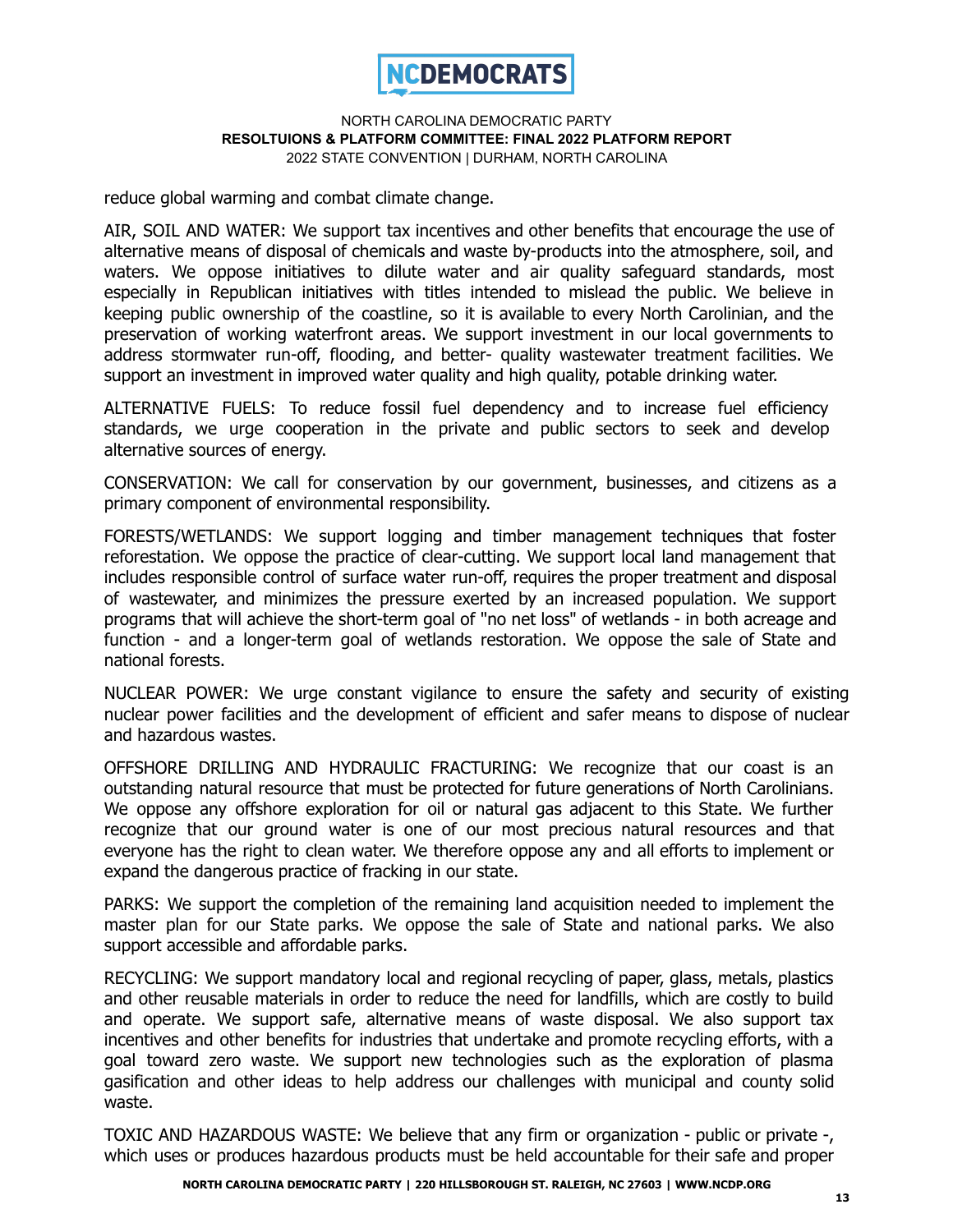

use and disposal. We support strengthening laws against irresponsible dumping of toxic chemicals and wastes, and aggressive prosecution of those who violate these laws. We oppose the siting of hazardous waste generating and disposal facilities, including coal ash deposits, in economically disadvantaged neighborhoods and ecologically sensitive areas. We support reasonable right-to-know laws to disclose fully the chemicals used and stored in our communities.

ANIMAL WELFARE: Humans share the Earth with other living beings. It is our moral responsibility to treat these animals humanely and prevent their suffering. We are committed to providing for the basic welfare of all animals, reducing cat and dog overpopulation and optimizing animal control and sheltering. We insist on transparency in the treatment of animals in agribusiness. We support stronger regulations and licensing requirements to prevent puppy mills and other unregulated animal breeding operations.

CARBON EMISSIONS: We support the reduction of carbon emissions by 80% by 2030.

# **HEALTH AND HUMAN SERVICES**

Everyone is entitled to comprehensive universal healthcare inclusive of all physical, mental, and behavioral medical care.

MEDICARE FOR ALL: We will fight for a universal single-payer healthcare system that covers everyone for all medical needs which would control skyrocketing costs, address racial health disparities, and ensure we are prepared for any public health emergencies.

AFFORDABLE CARE ACT: Until we achieve universal healthcare, we support the Affordable Care Act, one of the crowning achievements of the Democratic Party, which provides for near universal health insurance coverage. We pledge to defend the Affordable Care Act and build upon it by making premiums more affordable, lessening out-of-pocket expenses for consumers, and pursuing a public health insurance option. To expand health insurance coverage in North Carolina, we support expanding Medicaid so that struggling families and individuals can get the health care coverage they need. We also believe in the need to crack down on rising prescription drug prices and eliminating the systemic monopolies that prevent Americans and local and state governments from negotiating drug prices to ensure that Americans can access critical prescriptions without financial burden. As another prescription option for healthcare, medical marijuana should be legalized in North Carolina.

BEHAVIORAL HEALTH CARE: We support a mental health system that provides access to appropriate treatment for mental, behavioral, developmental disabilities, and substance use disorders. Such a system must provide a comprehensive array of services that emphasizes community-based treatment offering equal access for those in need. There should be equivalent insurance coverage for all physical and mental health disorders.

BIOMEDICAL RESEARCH: We support the increasing leadership role of North Carolina's biomedical researchers in exploring medical advances that will benefit all humanity. Recognizing the critical role that stem cell research can play in addressing diabetes, various cancers, spinal cord injuries, Parkinson's disease, Alzheimer's disease, and many other afflictions, we encourage an increased level of support for stem cell research – including the introduction of new stem cell lines – with appropriate ethical controls.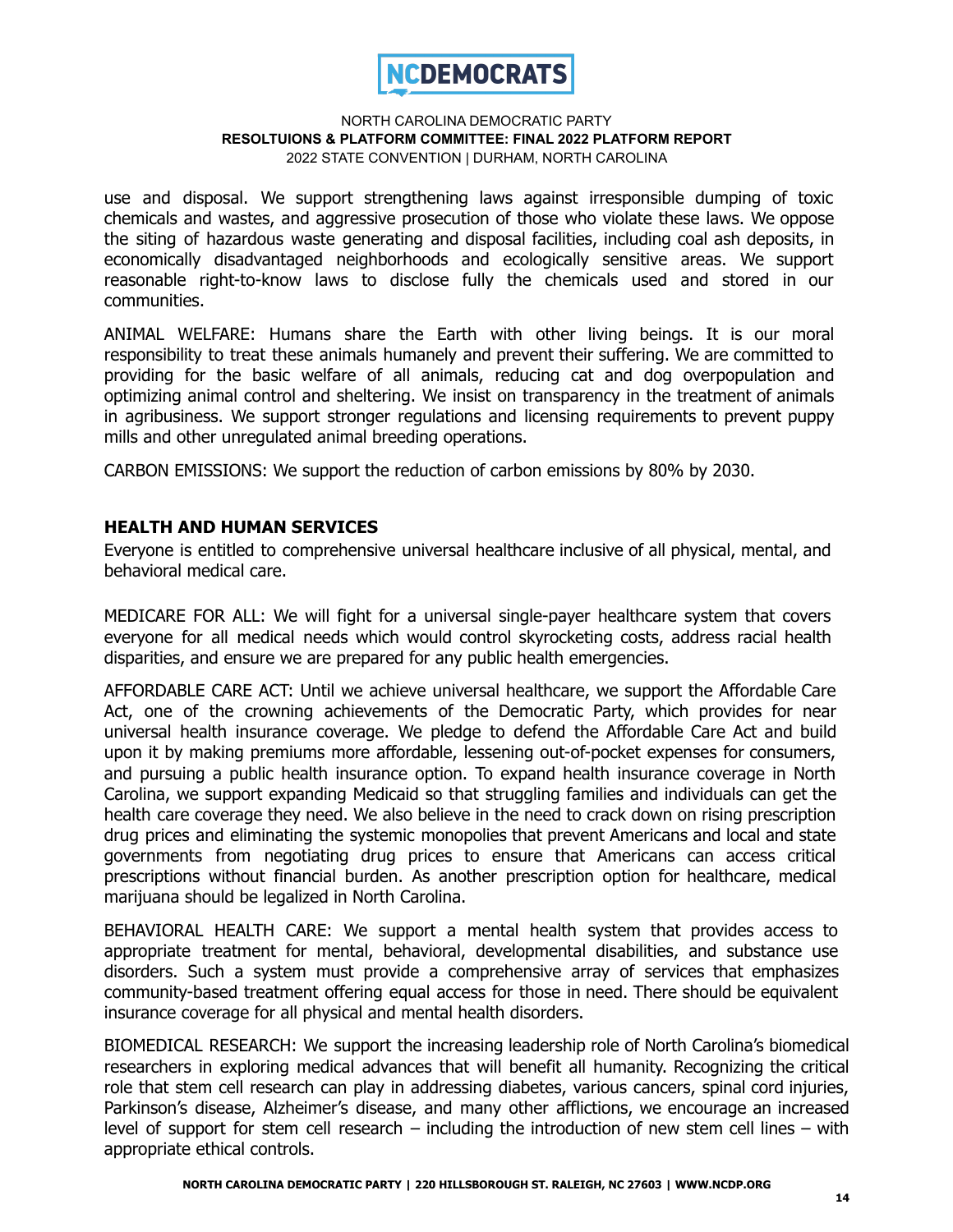

EDUCATION: We support medically and factually comprehensive, age-appropriate sex educational programs in our schools and public health agencies and shall work so that educators are empowered and permitted to provide scientifically accurate information about safe sexual practices.

We support providing transgender persons, including youth with parental or guardian permission or a court order, with access to transitional healthcare services under Medicare, Medicaid, the Veterans Health Administration, and private health insurance.

We call for a statewide ban on the discredited conversion therapy which seeks to force LGBTQ+ persons to disavow their sexual orientation, gender identity or gender expression.

PATIENTS' RIGHTS: We North Carolina Democrats authored and continue to support the Patients' Bill of Rights, established to improve the relationship between patients, doctors and insurance companies.

SENIORS AND PERSONS WITH DISABILITIES: We support alternative healthcare delivery systems to allow the elderly and persons with disabilities to remain in a home setting if possible. We insist on their protection from abuse, neglect, and deprivation of their rights as persons. We applaud efforts to provide State-supported health care to the poor and to uninsured and underinsured persons.

REPRODUCTIVE HEALTH: Women demand complete control over their bodies and healthcare decisions. We believe that every woman, including trans identified individuals, should have access to prenatal and postnatal care and appropriate counseling, as well as access to information and counseling regarding all choices related to pregnancies. We believe that a woman's decisions regarding pregnancy should be her own choice and not that of the government. We believe that we should focus on preventing unintended pregnancies and reducing the need for abortion through increasing access to family planning services, access to affordable birth control – including emergency contraception – and by providing comprehensive age- appropriate sex education. Furthermore, abortion must be safe, legal, accessible to all North Carolina women regardless of ability to pay; therefore, the State abortion fund should be fully funded and accessible to indigent women. Therefore the North Carolina General Assembly must codify people's rights to reproductive freedom and bodily autonomy.

# **CIVIL JUSTICE**

We believe that an efficient civil justice system is necessary to protect individual rights, to maintain a stable business environment, and to promote social order.

ALTERNATIVE DISPUTE RESOLUTION: We support continued efforts to develop appropriate alternative methods of dispute resolution and to increase funding to such efforts. We oppose any measures that deprive individuals and businesses of full and equal access to the civil justice system.

CRIMINAL JUSTICE REFORM: We advocate for adjusting the metrics of success for law enforcement officers, while establishing strong relationships with local communities through civilian liaison boards in order to provide insight and advice through an independent review. Enhanced training, hiring requirements and mandatory mental-health check-ups should be established, along with rotating duties provided to allow a break from stressful work responsibilities. Education is a proven method to decrease negative interactions and educated **NORTH CAROLINA DEMOCRATIC PARTY | 220 HILLSBOROUGH ST. RALEIGH, NC 27603 | WWW.NCDP.ORG**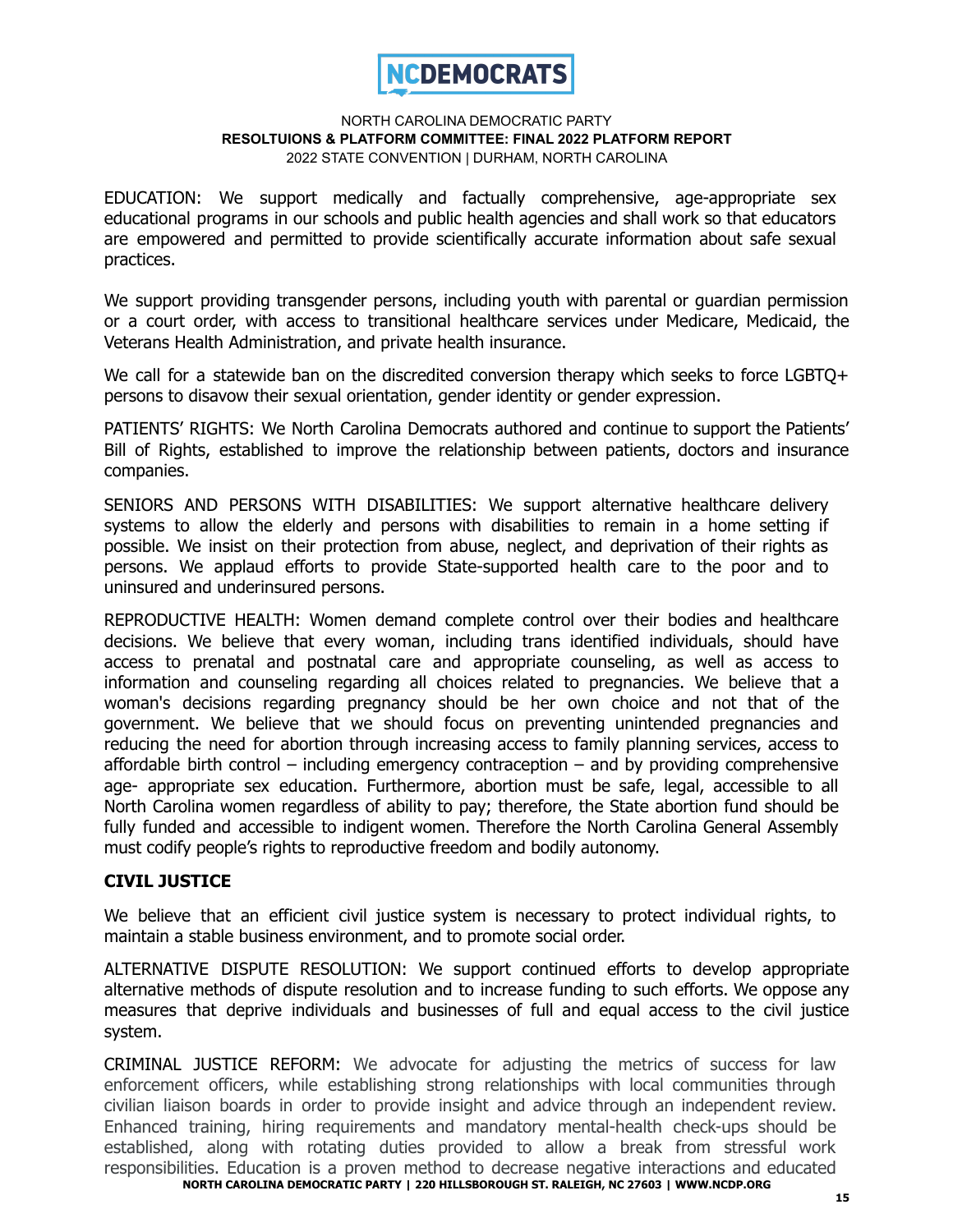

officers are more likely to use alternatives to violence rather than resorting to lethal force. Therefore, the education requirements of all future law enforcement officers must be increased to include a bachelor's or equivalent degree, and their pay and benefits increased accordingly.

The historical lack of trust, particularly within minority communities, must be addressed and mutual trust re-established. We endorse ending military training and equipment acquisition, while restricting the use of SWAT teams and similar units to hostage-barricade and active shooter scenarios. Officers should be properly equipped with clear and obvious uniforms, which includes mandatory identification and body cameras that are active at all times. Officers and civilians shall be provided whistleblower protections that facilitate a swift response to publicly disclose and remove all corruption and misconduct. Additionally, law enforcement agencies and officers should treat all detainees in a civil, respectful and humane manner consistent with their individual needs.

Law Enforcement reforms are necessary to address America's history and culture of race and class oppression. Equitable development and financing of appropriate professionals for specific situations will reduce unnecessary interactions between armed officers and unarmed civilians. Substance abuse counselors and mental health professionals are critical in providing emergency services, which usually falls outside the standard training for Law Enforcement Officers. Technology needs to be utilized in a manner that limits the number of interactions with civilians, as even benign interactions have led to the killing of unarmed citizens by law enforcement. For example, technology such as traffic cameras can ease the burden on law enforcement while decreasing the risk of negative interactions. Mandatory reporting should be required within 2 weeks of any incident, and an online database detailing all law enforcement officers' use of force, complaints, misconduct and any deaths directly or indirectly involved shall be made publicly accessible. Additionally, we do not believe predictive algorithms should be used to dictate policing actions.

We firmly stand behind the platform to eliminate all private companies from operating our prison systems, parallel to removing for-profit prisons as a whole. Additionally, a more equitable justice system should include eliminating cash bail and all court costs, fines, and fees placed on defendants, while providing adequate funding for public defenders. A concerted review of all laws should be conducted to remove discriminatory practices, including decriminalizing sex work, gambling, homelessness, and narcotics use. By reforming the operations of law enforcement agencies, prisons, and our court systems to allow individuals the opportunity to learn, grow and prosper, we may be able to sever their roots in race and class based oppression and allow these systems to better serve the present and future needs of all citizens.

Furthermore, we support decriminalization of marijuana as well as changes to federal prohibition and allow states to develop their own drug laws as it relates to marijuana possession and consumption, including for medicinal and recreational use.

RACIAL JUSTICE: We support the re-enactment of the 2009 Racial Justice Act. Racial prejudice, especially in the criminal justice system, should not exist and each person in our state deserves due process and a fair trial.

JUVENILE JUSTICE: We support and encourage the Department of Public Safety's Juvenile Justice Section in the promotion of alternatives to the traditional justice system, such as Teen Courts and diversion programs.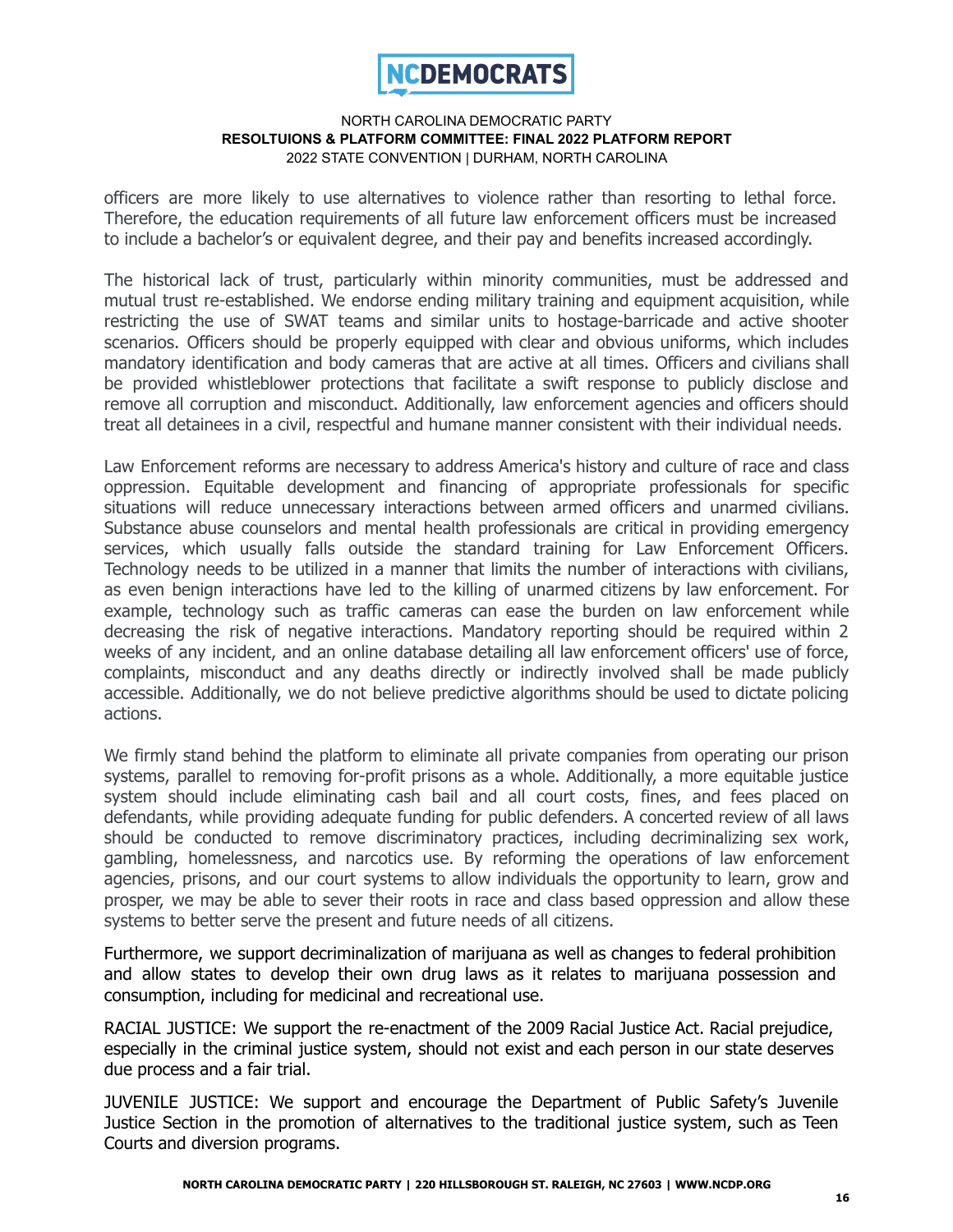

RIGHT TO JURY: We believe that the right to a fair and speedy trial by jury in criminal and civil matters is essential to justice and fundamental to democracy. We oppose arbitrary caps on jury awards.

### **EDUCATION AND TRAINING**

Stronger communities, a robust economy, and a brighter future are only possible when we prioritize the education of every child. Our state must ensure that our public schools provide quality, accessible, and developmentally appropriate education for every child in our state.

As a first order of priority, Democrats stand against the draconian cuts that have been made by the Republican legislature and their leadership during their time in the majority. It will be a top priority for North Carolina Democrats to stop and reverse these cuts and fully invest in our state's public education system.

We demand educational excellence for all persons regardless of age, disability, race, color, natural hairstyle, citizenship, national origin, ancestry, genetic information, ethnicity, gender, gender identity, gender expression, sexual orientation, pregnancy, familial status, veteran status, religious affiliation, religious clothing or hairstyle, creed, or spiritual beliefs.

We oppose efforts to ban transgender persons from participating in school sports programs or other educationally-adjacent activities in accordance with their gender identity or expression.

We encourage all public libraries, including in schools, to expand their collections of age-appropriate, LGBTQ+ affirming fiction and non-fiction books and other media. We oppose any legislative efforts to ban such materials.

North Carolinians should be guaranteed a full and unfettered opportunity to develop their abilities to the greatest possible extent, including access to lifelong educational opportunities. We continue to support efforts to strengthen academic standards and close achievement gaps for all North Carolinians.

We recognize the many outstanding public and private schools, colleges, and universities in our State and believe that these institutions should strive to be models for education and economic growth in the state. We encourage and support efforts of school systems to promote and maintain diversity and equity. We support efforts to end the school-to-prison pipeline. We emphasize the importance and support an accelerated implementation of civics and social studies education in our public schools as part of the standard course of study.; to promote effective civic engagement, this curriculum must include the structure and function of the governments on the municipal, county, state, and Federal levels. We support decision-making at the classroom level in our public-school system so that educators will have the flexibility to adapt and react to changing circumstances without undue bureaucratic interference.

Local parents, teachers, and administrators deserve a stronger voice in the establishment of educational priorities in their schools.

COMMUNITY COLLEGES: North Carolina's community colleges – begun by and fostered by North Carolina Democrats - play a vital role in enhancing the lives of all people and in paving the way for a brighter future for our State. We support adequate funding for all community college programs, such as basic literacy programs, technical and vocational programs, new and expanded industrial training, small business centers, and occupational retraining, and the timely transfer of university research into the curricula of community colleges. Furthermore, we believe

**NORTH CAROLINA DEMOCRATIC PARTY | 220 HILLSBOROUGH ST. RALEIGH, NC 27603 | WWW.NCDP.ORG**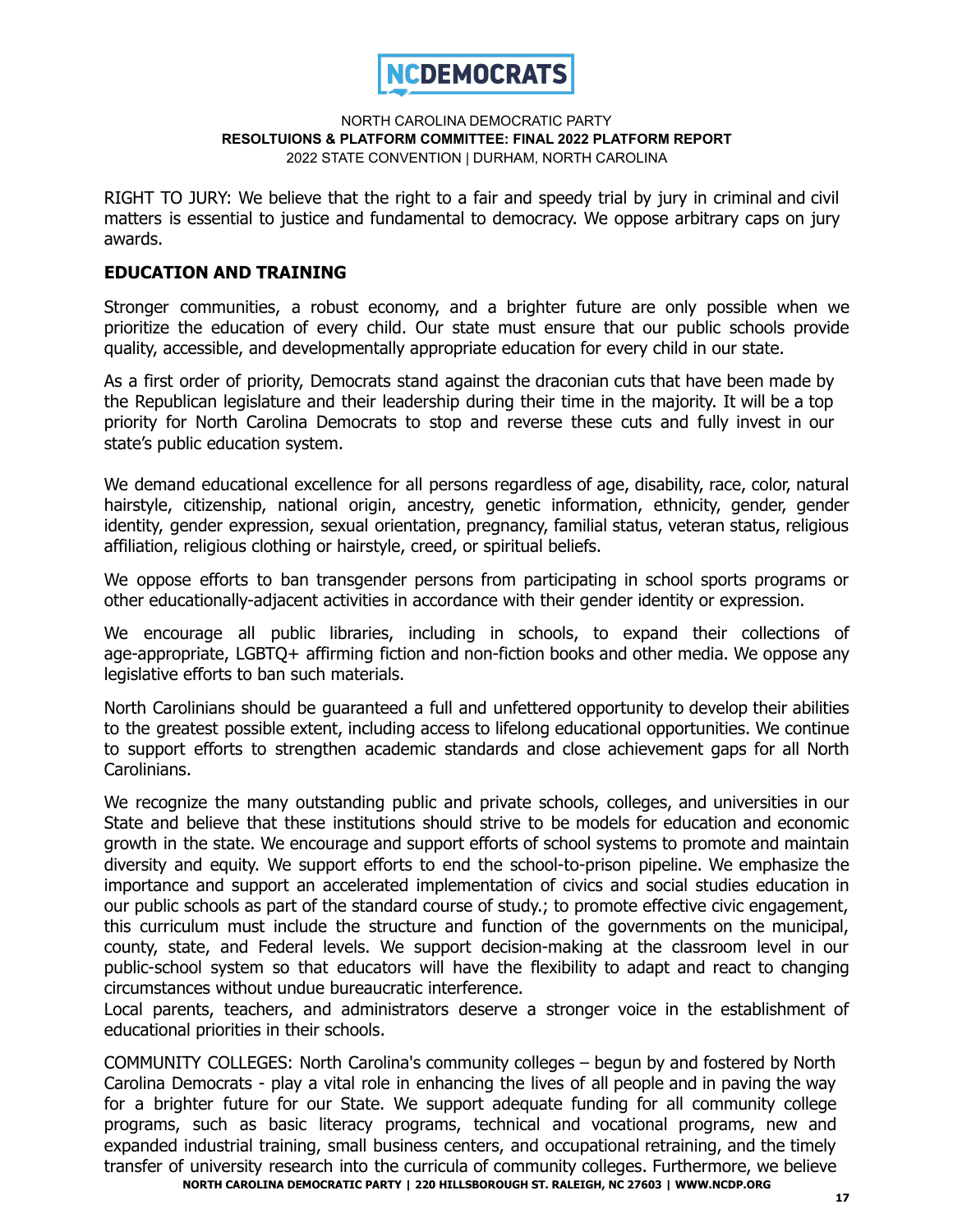

that free community college tuition is a worthy goal for our state to ensure we can keep college costs low and train our workforce.

PRESCHOOL AND AT-RISK CHILDREN: We support the principles behind Head Start, Smart Start and More at Four programs: Our young deserve the tools they need for success in school and in life. We also support expanding access to our early childhood education programs with the goal of achieving universal Pre-K.

PUBLIC SCHOOLS: We support superior educational opportunities for all North Carolina children, including efforts to reduce class size, and increased support for home-to-school transition programs. We support emphasizing the fundamental skills of reading, writing, and arithmetic while exposing children to innovative ideas, information about other cultures, and advancement in technology. We applaud the teaching of effective citizenship, civic involvement, and legal and social responsibility. We believe that every child in North Carolina should have equal access to all educational opportunities and well-rounded education. We support the Supreme Court's ruling in Brown v. Board of Education and believe that racial segregation of our schools is incompatible with equal opportunity for all. We support adequate funding for construction and maintenance of school facilities, as well as equipment, instructional supplies and support services for at-risk students and for after school programs in our public schools. We oppose any underfunded or unfunded federal and state mandates. All children have the right to a public education that respects their religious freedom and traditions. Furthermore, we support the Leandro v. State decision and support full funding by the General Assembly to implement all provisions laid forth in the court's decision.

High stakes testing preparation and administration takes away weeks from instruction and encourages teachers to teach to the test, narrowing the curriculum. High stakes tests attempt to measure student achievement by requiring them to sit still for four hours to take tests that encourage the notion that for every question, there is one right answer and three wrong answers. These tests do not measure skills that are more applicable to the workplace such as critical thinking, communication, collaboration and creativity. That is why our students should take as few high stakes tests as is required by Every Student Succeeds Act. We oppose the erroneous practice of measuring teacher quality from the results of high stakes tests.

SCHOOL-BASED HEALTHCARE: We support increasing state funding access to school-based health services such as trauma sensitive classrooms and comply with recommendations from professional organizations regarding staffing of school-based healthcare professionals including mental healthcare.

SCHOOL SAFETY: We believe that every child and educator has a right to be safe when attending school, and to be safe from bullying.

PRIVATE SCHOOL VOUCHERS AND CHARTERS: We oppose the implementation of private and religious school voucher programs. Such programs harm our traditional public schools by diluting the financial support for those institutions, making our system less socio-economically diverse and encouraging families to abandon the public-school system that serves everyone. We support reinstituting the 100- school cap on charter schools and repeal of the statewide Achievement School District. We recognize that charter schools are a contributing factor to re-segregating our student populations. We support per pupil funding following the student to whatever public school they attend. We support state funding only those institutions that comply with the federal IDEA law.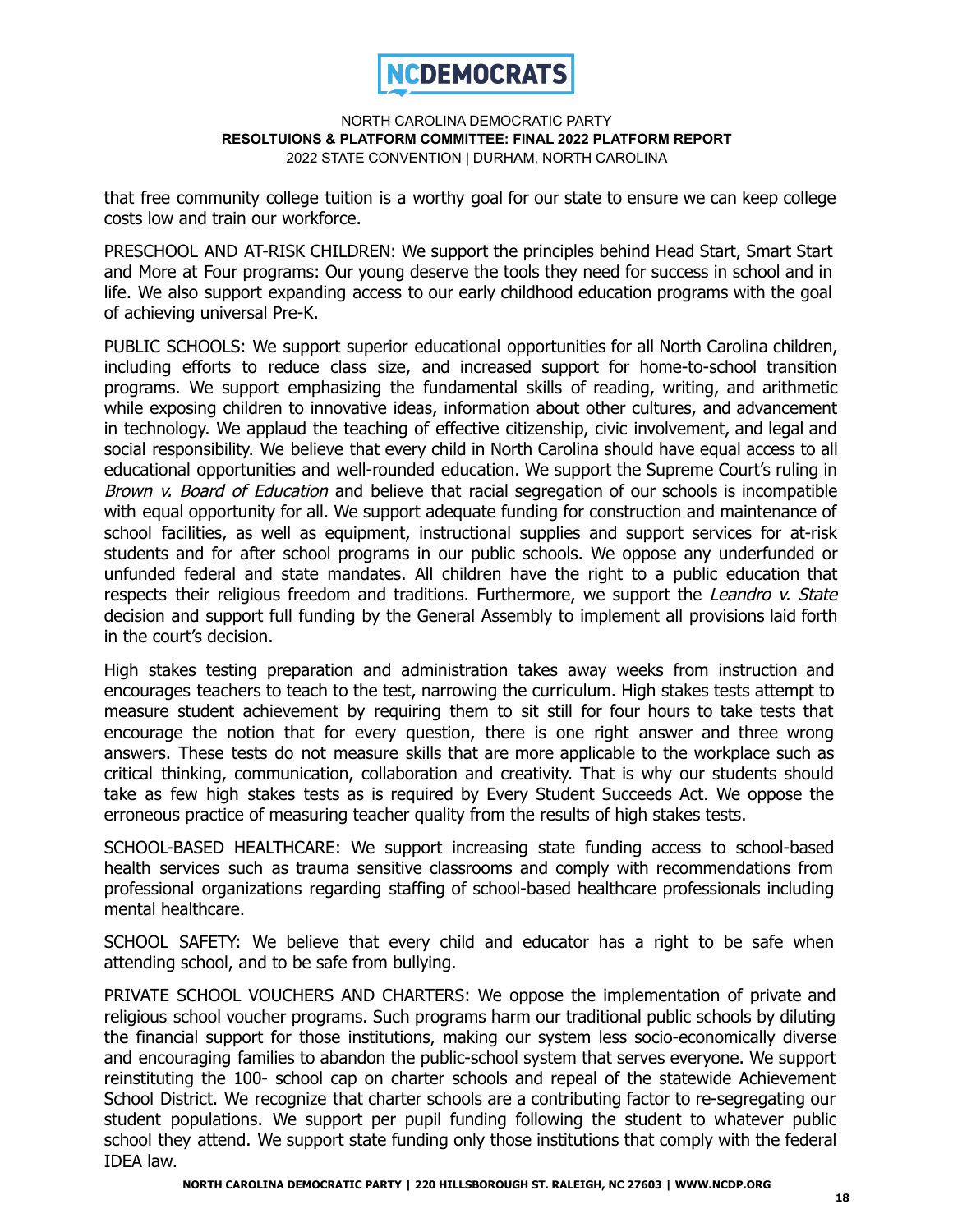

TEACHERS: We believe good teachers - including college and university professors, instructors, and licensed classroom professionals - are among North Carolina's most valuable resources. We support continued efforts to produce, recruit, and retain highly qualified educators at all levels to ensure that our citizens receive an outstanding education and oppose efforts to remove career status or tenure from our education professionals. The way in which we compensate our educators should reflect our respect for the teaching profession. We support raising all educators' salaries to be commensurate with the national average. We recognize diversity in our society and believe our educational systems should reflect and honor that diversity, and to provide appropriate role models for our students.

We believe the North Carolina State Board of Education should annually review the compensation level for entry-level and veteran teaching professionals to ensure competitive salaries to recruit and retain the very best talent available. Our children deserve the best and brightest, and we must provide competitive compensation packages to recruit the best educators.

UNIVERSITIES AND COLLEGES: North Carolina's universities have achieved an international reputation for excellence in many fields. We wish to preserve this important part of our State's educational environment. We do not support ending programs based on job availability in the economy.

Consequently, we support adequate funding for our public university system, the preservation of academic freedom at those institutions, equal access for all North Carolinians, maintaining low tuition for in-state students and the availability of financial aid for all qualified students with low and moderate incomes. Furthermore, we believe that students who are undocumented immigrants should receive in- state tuition if they graduated from a North Carolina high school. We remind our leaders that Article IX, Section 9 of the Constitution of North Carolina provides that "The General Assembly shall provide that the benefits of The University of North Carolina and other public institutions of higher education, as far as practicable, be extended to the people of the State free of expense."

VOCATIONAL EDUCATION: We support vocational education, including high school career and technical education programs as well as post-high school high-tech studies under the leadership of the North Carolina Community College System, as an important initiative to prepare a skilled workforce for the future.

### **HERITAGE AND CULTURE**

The North Carolina Democratic Party recognizes the importance of cultural development in the growth of our State. We are proud of our State's diverse cultures and heritages that have contributed to our rich history and continue those contributions to society today. We support the provision of services that respect the cultures and languages of all North Carolina residents. We strongly support the multicultural programs and institutions that have established our State's stature in the areas of the arts, theater, music, folk life and historic preservation, excluding the preservation of those symbols that denigrate the core values of our party and humanity. We support the continued development of museums and historical research facilities to embrace the cultural diversity of our State. We support public libraries, acknowledge their value as community resources and information centers, encourage continued support for their growth and expansion, and support their independence in providing knowledge and information.

### **HOUSING**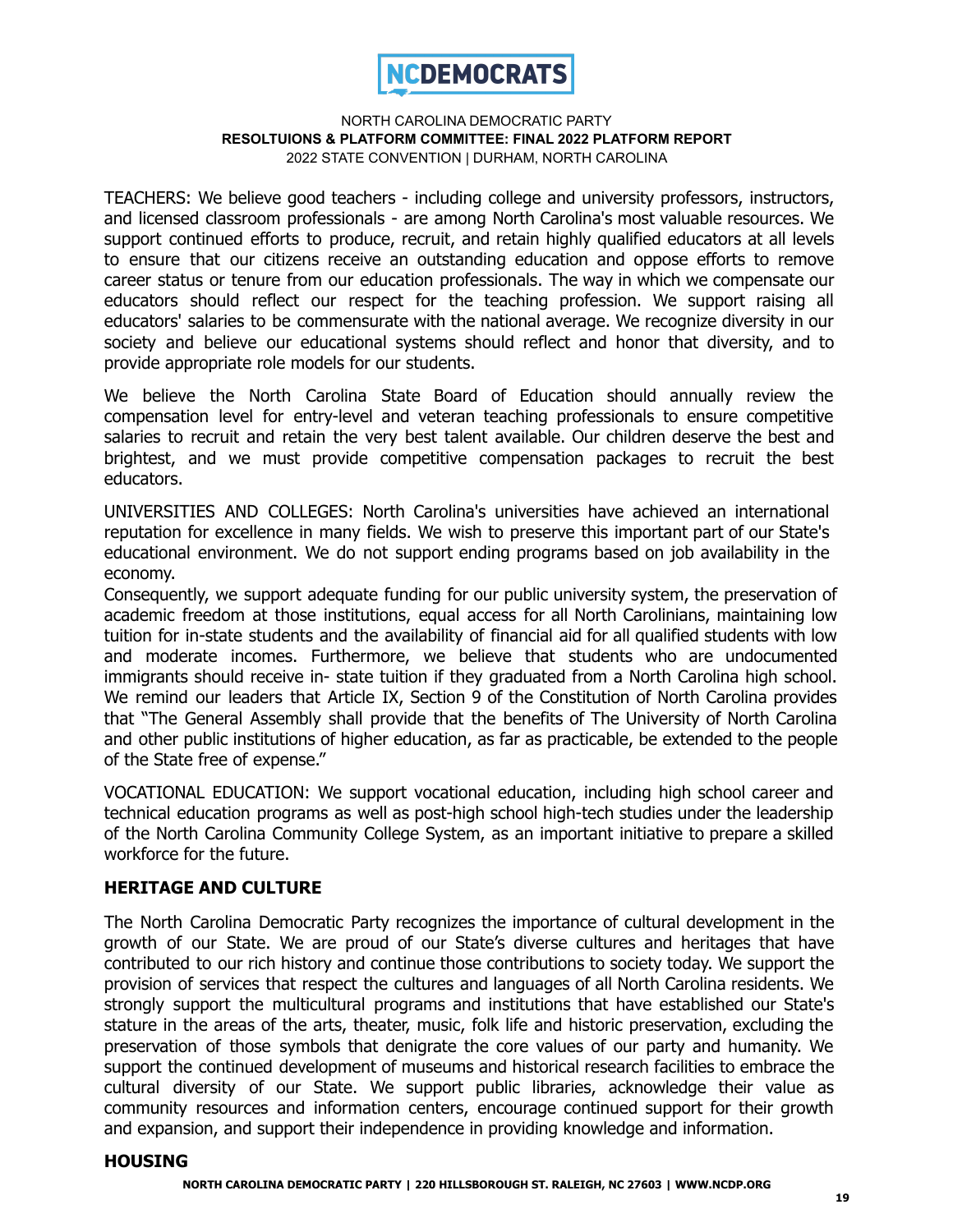

Safe, decent, and affordable housing for all persons is essential to the future of our communities and families. As Democrats, we believe that local governments should have local control over housing policy, including being able to enact mandatory inclusionary zoning ordinances and mandating affordable housing in their communities. We deplore the conditions that lead to homelessness, and we encourage the renovation, preservation, and expansion of existing housing for persons with low incomes. We believe in equal housing opportunities for all North Carolinians. We support policies that encourage affordable mortgage credit to make home ownership possible for more working families. We also support the expansion of incentives for first-time homebuyers. We believe public housing should provide a safety net for our poorest and most vulnerable families. North Carolina Democrats believe in providing resources for special needs populations, including farm workers, HIV/AIDS populations, victims of domestic violence, veterans, persons with physical or mental disabilities, and the elderly. We support aging in place initiatives. We further support transitional housing for the unhoused persons and for the formerly incarcerated that supports, protects, and affirms sexuality, gender, gender identity, gender expression.

# **SECURITY AND LAW ENFORCEMENT**

We believe the best way to defend our home is to be prepared, and that North Carolina should have safeguards in place to protect from attacks and to be adequately prepared for natural disasters. This preparation should include the best technology and other appropriate tools for local and state law enforcement officials.

ENERGY POLICY: We recognize that a primary source of financial support for our Nation's enemies stems from our own dependence on foreign oil. We encourage the creation of a comprehensive energy policy - emphasizing the use of alternative fuel sources and energy efficiency - as a means of reducing our

nation's dependence on foreign oil and depriving terrorists of their source of income.

GUN VIOLENCE PREVENTION: As Democrats we recognize that there is a serious issue with gun violence in our country, yet we also respect the Constitution's Second Amendment. We believe the promotion of standards to curtail gun violence is not inconsistent with the Second Amendment. Among the measures we support are strengthening background checks, closing loopholes such as the well-known "gun show loophole," holding gun manufacturers accountable through repeal of their special immunity status, and keeping guns out of the hands of dangerous individuals. We support passing legislation banning the sale and possession of military-style assault rifles, the implementation of red flag laws, and prohibition of unauthorized firearms on school campuses from pre-kindergarten to community college and university. We believe that responsible gun owners should not be punished for the wrongdoing of those who seek to do harm, but that we must also take proactive measures to slow and eventually eliminate this epidemic in our country.

HEALTH: We support vigilant protection of North Carolinians' health, and a registry of potentially deadly agents, biological and chemical, that could be released into our environment.

LAW ENFORCEMENT: We support law enforcement efforts to obtain additional resources for improved communication and better intelligence gathering, including the implementation of police body cameras, community policing, and progressively effective, verifiable, and ongoing training for racial bias. We also encourage better cooperation in sharing information, detaining suspects and alerting the public, within the framework of the Constitution. We also support the

**NORTH CAROLINA DEMOCRATIC PARTY | 220 HILLSBOROUGH ST. RALEIGH, NC 27603 | WWW.NCDP.ORG**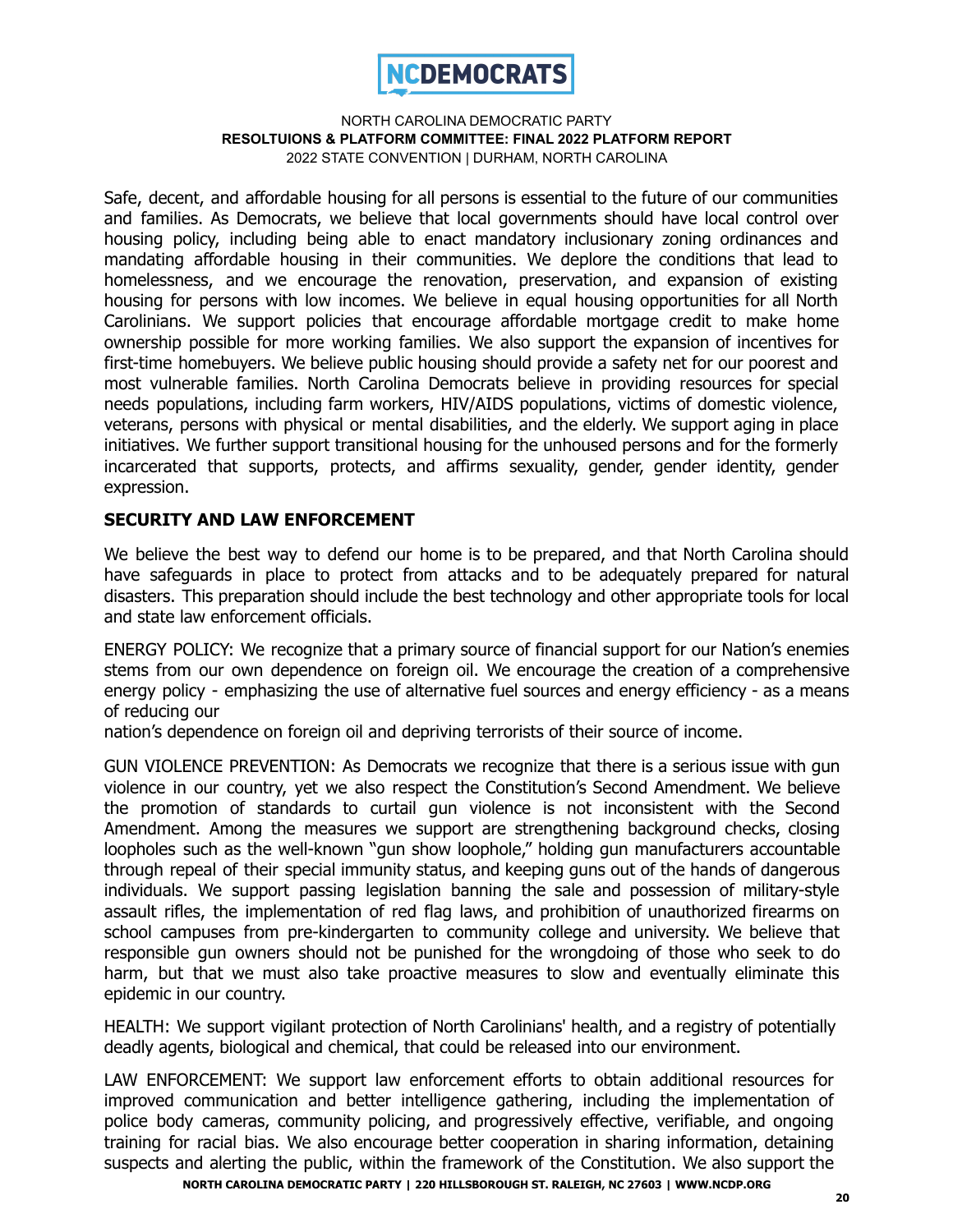

immediate testing of all rape kits.

PUBLIC INFORMATION: We believe that North Carolina residents have a right to know when their safety is threatened in order to make informed decisions about their safety. We encourage rapid alerts in case of danger, and full disclosure, when appropriate, in times of crisis.

PUBLIC SERVANTS: We also strongly support our men and women in uniform who protect our communities every day. We are proud of and thankful for our police and fire/rescue forces and other public servants.

# **FOREIGN AFFAIRS**

We support increased diplomatic and cooperative measures by the United States government to ensure peaceful solutions to international problems by  $-$  but not limited to  $-$  participation in the International Criminal Court and international agreements to combat climate change, and the full funding of our financial obligations to the United Nations, especially humanitarian endeavors. We believe foreign policy should be conducted with all countries; we believe the United States should recommit itself to the 2015 nuclear accord with Iran, re-engage diplomatically with nations around the world to prevent further nuclear proliferation, and normalize relations with Cuba.

In addition, we support a vigorous diplomatic engagement for Middle East peace, with the United States as a neutral mediator between the State of Israel and the Palestinian Authority with the goal of guaranteeing security for Israel, establishing peace in the region, and restoring full human rights for the Palestinian populations, including the right to self-determination.

Democrats support a robust, well-funded Diplomatic Service in the State Department. We believe in the importance of foreign aid to nations and non-governmental organizations to support healthcare ( including reproductive care), civil rights, and economic development. Our government should help refugees from conflict zones where possible, including resettlement and humanitarian assistance.

Democrats support repealing the 2001 Authorization for the Use of Military Force and encourage Congress to reserve to itself the power to declare war, except in times of true national emergency. We believe military aid to nations that violate human rights should be suspended as per the Leahy Amendment.

# **IMMIGRATION**

North Carolina Democrats believe that immigrants strengthen our state. At our core, America is a nation of immigrants, and we know that immigrants are a vital part of our state and our progress. In the face of growing tension, threats, and conflict over immigration, North Carolina Democrats are proud to stand for the rights of our foreign-born citizens and non-citizens to protection, security, and prosperity under the law of the United States of America. We reject rhetoric from those who seek to use hatred and bigotry to divide our state.

We believe the State should provide access to important information about State services and benefits in the primary languages of local immigrant communities, as well as in English.

While we recognize that immigration laws are enacted at the Federal level, we believe our State and local law enforcement agents should not be responsible for enforcing immigration law. We oppose 287(g) agreements between local law enforcement and Federal agencies and oppose any efforts to compel law enforcement to check immigration status. We believe Federal law **NORTH CAROLINA DEMOCRATIC PARTY | 220 HILLSBOROUGH ST. RALEIGH, NC 27603 | WWW.NCDP.ORG**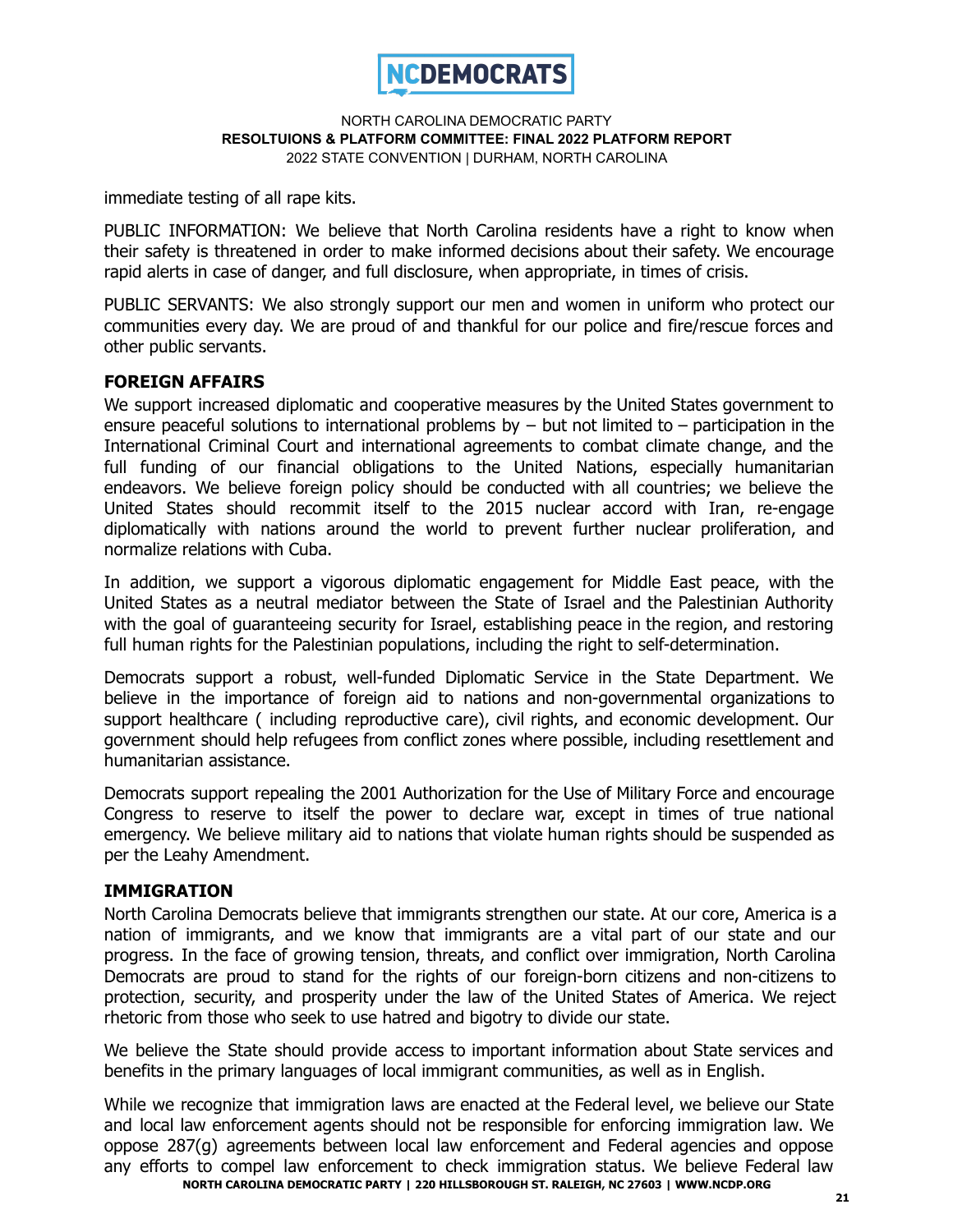

enforcement agencies should not separate families at the U.S. Border, and that anyone detained at the U.S. border deserves humane treatment and the full protection of U.S. law.

Democrats strive for just, non-punitive, and comprehensive immigration reforms, which includes a path to citizenship for immigrants currently in the United States without documentation.

# **VETERANS, ARMED FORCES AND THEIR FAMILIES**

We stand in support of protecting our nation and State. We recognize that freedom does not come without a price, and many members of the Armed Forces - our active duty, reservists and National Guard

- from this great State have made the ultimate sacrifice. We hereby reaffirm our longtime commitment to our sons and daughters who are serving honorably in the Armed Forces at this time, those veterans whose service has made this nation and our State an example of democracy for others throughout the world, and their families.

MILITARY INSTALLATIONS: We recognize that North Carolina plays an essential role in the defense of our nation because our State contains some of the largest and most crucial military installations necessary for protecting our national security. The presence of these installations is a source of great pride and is vital to the economic prosperity of the communities in which they are located.

We support efforts to keep North Carolina installations operational for the benefit of our nation and communities.

BENEFITS: We believe it is important to support members of our Armed Forces during times of conflict, natural disaster and beyond. We support sustaining existing benefits - including educational assistance, health care, enough housing to prevent homelessness, small business, burial and other benefits offered to members of the Armed Forces, veterans and their families. We believe VA medical facilities should be fully staffed to meet the needs of America's veterans. We also support improving combat-related trauma centers, expanding medical and prosthetic research, and implementing sound procedures for expediting the processing of benefits claims. Furthermore, we support providing adequate services to Veterans including, but not limited to civilian transition services, job training, in-state tuition, and Veteran's Courts in all jurisdictions of North Carolina.

COLLABORATION AND RESPONSIBILITY: We encourage collaboration between members of the Armed Forces and first responders in the preparedness and response to any attacks or natural disasters. We also encourage responsible procurement practices within the defense community.

FAMILY SUPPORT: We support efforts to care for families of the Armed Forces - especially while members are deployed, and to assist them when they return. We support programs such as counseling, financial management, and basic needs assistance that help families of deployed service members in managing difficulties created by longer and more frequent deployments.

MILITARY FORCE: We support a strong national defense that supplements - but does not replace - diplomacy to advance international peace and security. We believe that military force should be used only as a last resort. We support the recruitment and retention of highly skilled, motivated and trained members of the Armed Forces. We support the maintenance and readiness of the necessary force strength to respond successfully to any attacks or natural disasters. Moreover,

**NORTH CAROLINA DEMOCRATIC PARTY | 220 HILLSBOROUGH ST. RALEIGH, NC 27603 | WWW.NCDP.ORG**